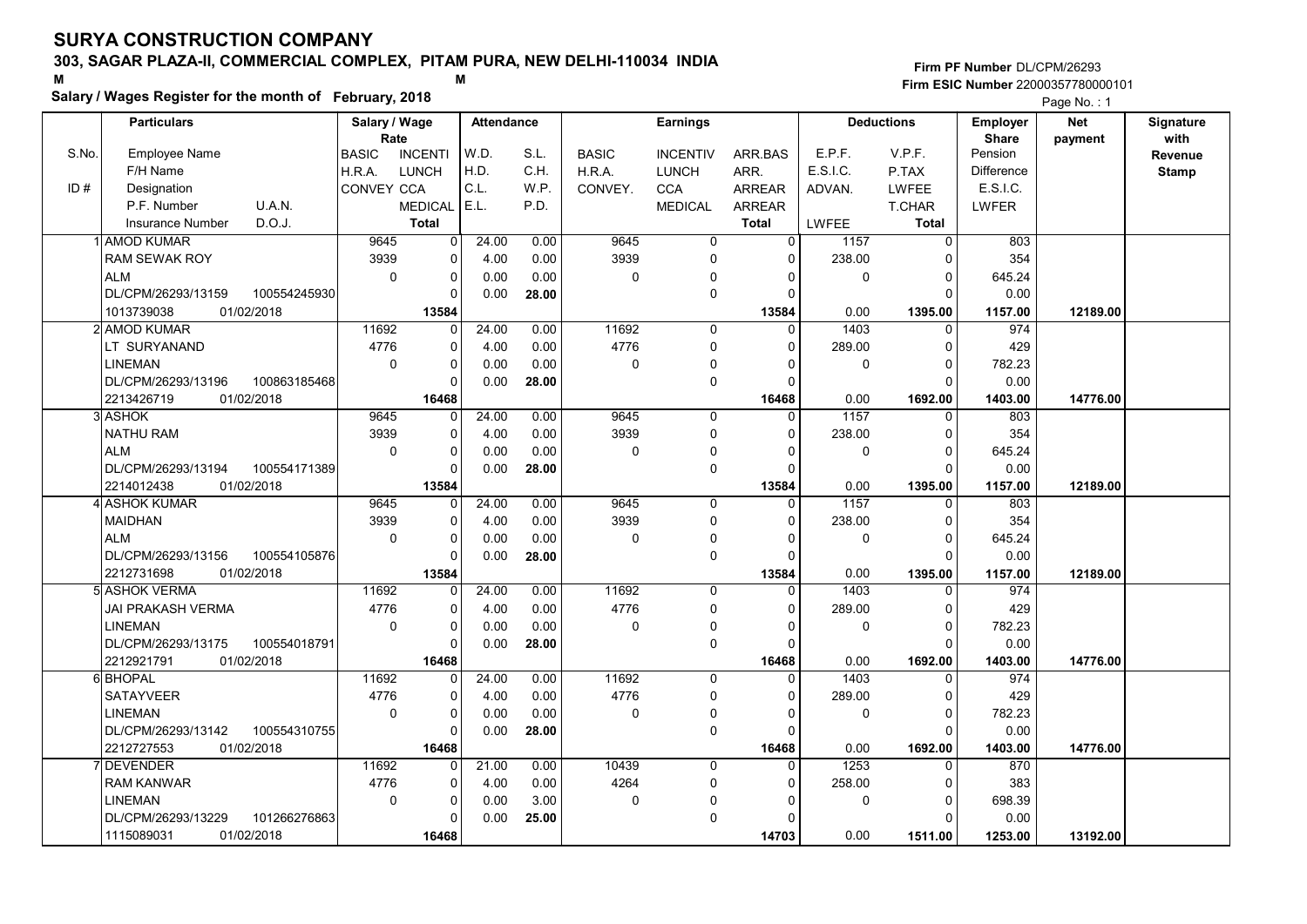### Salary / Wages Register for the month of February, 2018

#### Firm PF Number DL/CPM/26293 M<br>M Firm ESIC Number 22000357780000101

|       | <b>Particulars</b>               |              | Salary / Wage        |                   | <b>Attendance</b> |              |              | <b>Earnings</b> |                   |                      | <b>Deductions</b>       | <b>Employer</b>         | <b>Net</b> | Signature       |
|-------|----------------------------------|--------------|----------------------|-------------------|-------------------|--------------|--------------|-----------------|-------------------|----------------------|-------------------------|-------------------------|------------|-----------------|
| S.No. | <b>Employee Name</b>             |              | Rate<br><b>BASIC</b> | <b>INCENTI</b>    | W.D.              | S.L.         | <b>BASIC</b> | <b>INCENTIV</b> | ARR.BAS           | E.P.F.               | V.P.F.                  | <b>Share</b><br>Pension | payment    | with<br>Revenue |
|       | F/H Name                         |              | H.R.A.               | <b>LUNCH</b>      | H.D.              | C.H.         | H.R.A.       | <b>LUNCH</b>    | ARR.              | E.S.I.C.             | P.TAX                   | Difference              |            |                 |
| ID#   | Designation                      |              | CONVEY CCA           |                   | C.L.              | W.P.         | CONVEY.      | <b>CCA</b>      | ARREAR            |                      | LWFEE                   | E.S.I.C.                |            | <b>Stamp</b>    |
|       | P.F. Number                      | U.A.N.       |                      | <b>MEDICAL</b>    | E.L.              | P.D.         |              | <b>MEDICAL</b>  | <b>ARREAR</b>     | ADVAN.               | <b>T.CHAR</b>           | <b>LWFER</b>            |            |                 |
|       | <b>Insurance Number</b>          | D.O.J.       |                      | <b>Total</b>      |                   |              |              |                 | <b>Total</b>      |                      | Total                   |                         |            |                 |
|       | <b>8 DEVENDER KUMAR</b>          |              | 9645                 |                   | 24.00             | 0.00         | 9645         |                 | 0                 | <b>LWFEE</b><br>1157 |                         | 803                     |            |                 |
|       |                                  |              |                      | $\overline{0}$    |                   |              |              | 0<br>$\Omega$   | $\Omega$          |                      | 0<br>$\Omega$           |                         |            |                 |
|       | <b>SHRI RAM</b>                  |              | 3939                 | 0                 | 4.00              | 0.00         | 3939         |                 |                   | 238.00               |                         | 354                     |            |                 |
|       | <b>ALM</b>                       |              | $\Omega$             | 0                 | 0.00              | 0.00         | $\mathbf 0$  | 0               | $\Omega$          | $\mathbf{0}$         | $\Omega$<br>$\Omega$    | 645.24                  |            |                 |
|       | DL/CPM/26293/13133               | 100554349665 |                      | $\Omega$          | 0.00              | 28.00        |              | 0               | $\Omega$          |                      |                         | 0.00                    |            |                 |
|       | 2212727556                       | 01/02/2018   |                      | 13584             |                   |              |              |                 | 13584             | 0.00                 | 1395.00                 | 1157.00                 | 12189.00   |                 |
|       | 9 DEVENDRA KUMAR                 |              | 11692                | 0                 | 24.00             | 0.00         | 11692        | 0               | $\Omega$          | 1403                 | 0                       | 974                     |            |                 |
|       | <b>CHANDRAN MEHTO</b>            |              | 4776                 | 0                 | 4.00              | 0.00         | 4776         | 0               | $\Omega$          | 289.00               | $\mathbf 0$             | 429                     |            |                 |
|       | <b>LINEMAN</b>                   |              | $\mathbf 0$          | 0                 | 0.00              | 0.00         | $\mathbf 0$  | 0               | n                 | $\mathbf 0$          | $\mathbf 0$             | 782.23                  |            |                 |
|       | DL/CPM/26293/13218               | 101265601721 |                      | $\Omega$          | 0.00              | 28.00        |              | 0               |                   |                      | $\Omega$                | 0.00                    |            |                 |
|       | 1115112985                       | 01/02/2018   |                      | 16468             |                   |              | 9645         |                 | 16468<br>$\Omega$ | 0.00                 | 1692.00                 | 1403.00                 | 14776.00   |                 |
|       | 10 DHRAMPAL<br><b>SOBARAN</b>    |              | 9645<br>3939         | 0                 | 24.00             | 0.00<br>0.00 | 3939         | 0               | $\Omega$          | 1157<br>238.00       | $\Omega$<br>$\Omega$    | 803<br>354              |            |                 |
|       |                                  |              |                      | $\Omega$          | 4.00              |              | $\Omega$     | 0               | $\Omega$          |                      |                         |                         |            |                 |
|       | <b>ALM</b>                       |              | $\mathbf 0$          | 0                 | 0.00              | 0.00         |              | 0               |                   | $\mathbf 0$          | $\mathbf 0$<br>$\Omega$ | 645.24                  |            |                 |
|       | DL/CPM/26293/13206<br>1114884846 | 100927152140 |                      | $\Omega$<br>13584 | 0.00              | 28.00        |              | 0               | O<br>13584        | 0.00                 | 1395.00                 | 0.00                    | 12189.00   |                 |
|       | 11 GANESH                        | 01/02/2018   | 11692                | 0                 | 15.00             | 0.00         | 7516         | $\Omega$        |                   | 902                  | $\Omega$                | 1157.00<br>626          |            |                 |
|       | <b>RAMDEV YADAV</b>              |              | 4776                 | 0                 | 3.00              | 0.00         | 3070         | $\Omega$        | $\Omega$          | 186.00               | $\Omega$                | 276                     |            |                 |
|       | LINEMAN                          |              | $\mathbf 0$          | 0                 | 0.00              | 10.00        | $\mathbf 0$  | 0               |                   | $\mathbf 0$          | $\pmb{0}$               | 502.84                  |            |                 |
|       | DL/CPM/26293/13217               | 101265601713 |                      | $\Omega$          | 0.00              | 18.00        |              | 0               |                   |                      | $\Omega$                | 0.00                    |            |                 |
|       | 1011814214                       | 01/02/2018   |                      | 16468             |                   |              |              |                 | 10586             | 0.00                 | 1088.00                 | 902.00                  | 9498.00    |                 |
|       | 12 GREAT MINZ                    |              | 9645                 | 0                 | 24.00             | 0.00         | 9645         | 0               | $\Omega$          | 1157                 | $\mathbf 0$             | 803                     |            |                 |
|       | <b>MAHUL MINZ</b>                |              | 3939                 | $\Omega$          | 4.00              | 0.00         | 3939         | 0               | $\Omega$          | 238.00               | $\Omega$                | 354                     |            |                 |
|       | <b>ALM</b>                       |              | $\mathbf 0$          | 0                 | 0.00              | 0.00         | $\pmb{0}$    | $\mathbf{0}$    | $\Omega$          | $\mathbf 0$          | $\pmb{0}$               | 645.24                  |            |                 |
|       | DL/CPM/26293/13154               | 100554105824 |                      | $\Omega$          | 0.00              | 28.00        |              | 0               |                   |                      | $\Omega$                | 0.00                    |            |                 |
|       | 2212727559                       | 01/02/2018   |                      | 13584             |                   |              |              |                 | 13584             | 0.00                 | 1395.00                 | 1157.00                 | 12189.00   |                 |
|       | 13 JAG MOHAN                     |              | 11692                | 0                 | 24.00             | 0.00         | 11692        | 0               | O                 | 1403                 | $\Omega$                | 974                     |            |                 |
|       | RAJA RAM                         |              | 4776                 | 0                 | 4.00              | 0.00         | 4776         | 0               | $\Omega$          | 289.00               | 0                       | 429                     |            |                 |
|       | LINEMAN                          |              | $\Omega$             | 0                 | 0.00              | 0.00         | $\pmb{0}$    | $\Omega$        |                   | $\mathbf{0}$         | $\Omega$                | 782.23                  |            |                 |
|       | DL/CPM/26293/13134               | 100865881868 |                      | $\Omega$          | 0.00              | 28.00        |              | 0               | ∩                 |                      | $\Omega$                | 0.00                    |            |                 |
|       | 2212727562                       | 01/02/2018   |                      | 16468             |                   |              |              |                 | 16468             | 0.00                 | 1692.00                 | 1403.00                 | 14776.00   |                 |
|       | 14 JAGDISH YADAV                 |              | 9645                 | 0                 | 24.00             | 0.00         | 9645         | 0               | 0                 | 1157                 | 0                       | 803                     |            |                 |
|       | <b>RAM NARESH YADAV</b>          |              | 3939                 | 0                 | 4.00              | 0.00         | 3939         | 0               | $\Omega$          | 238.00               | $\mathbf 0$             | 354                     |            |                 |
|       | <b>ALM</b>                       |              | $\mathbf 0$          | 0                 | 0.00              | 0.00         | $\pmb{0}$    | 0               |                   | $\mathbf 0$          | $\Omega$                | 645.24                  |            |                 |
|       | DL/CPM/26293/13183               | 100554243545 |                      | 0                 | 0.00              | 28.00        |              | $\Omega$        |                   |                      | $\Omega$                | 0.00                    |            |                 |
|       | 1013726467                       | 01/02/2018   |                      | 13584             |                   |              |              |                 | 13584             | 0.00                 | 1395.00                 | 1157.00                 | 12189.00   |                 |
|       |                                  |              |                      |                   |                   |              |              |                 |                   |                      |                         |                         |            |                 |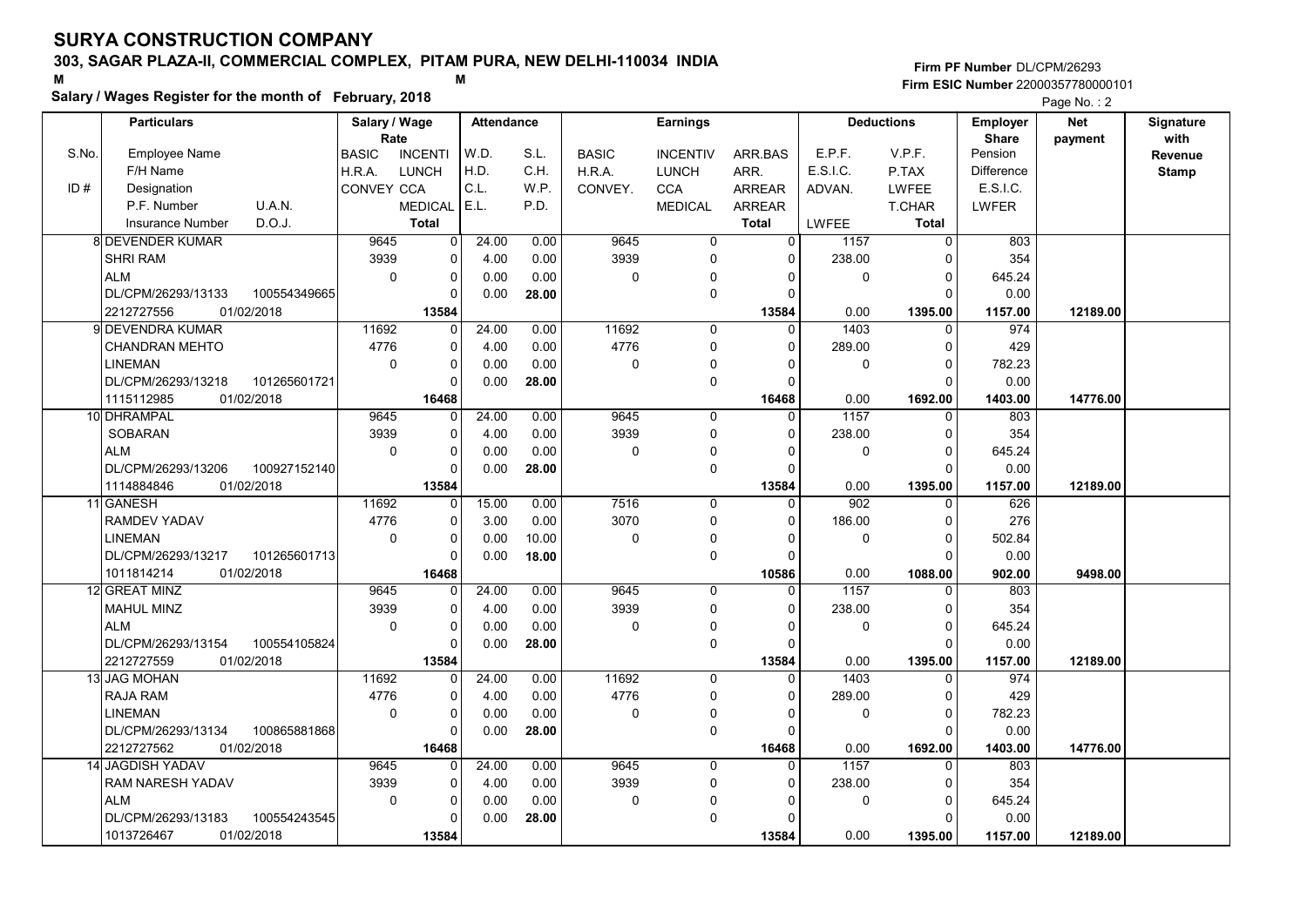### Salary / Wages Register for the month of February, 2018

#### Firm PF Number DL/CPM/26293 M<br>M Firm ESIC Number 22000357780000101

|       | <b>Particulars</b>                 | Salary / Wage           | <b>Attendance</b> |       |              | <b>Earnings</b> |               |              | <b>Deductions</b> | <b>Employer</b>         | <b>Net</b> | Signature    |
|-------|------------------------------------|-------------------------|-------------------|-------|--------------|-----------------|---------------|--------------|-------------------|-------------------------|------------|--------------|
| S.No. | <b>Employee Name</b>               | Rate<br><b>INCENTI</b>  | W.D.              | S.L.  | <b>BASIC</b> | <b>INCENTIV</b> |               | E.P.F.       | V.P.F.            | <b>Share</b><br>Pension | payment    | with         |
|       | F/H Name                           | <b>BASIC</b>            | H.D.              | C.H.  |              |                 | ARR.BAS       | E.S.I.C.     |                   |                         |            | Revenue      |
|       |                                    | <b>LUNCH</b><br>H.R.A.  |                   |       | H.R.A.       | <b>LUNCH</b>    | ARR.          |              | P.TAX             | Difference              |            | <b>Stamp</b> |
| ID#   | Designation                        | CONVEY CCA              | C.L.              | W.P.  | CONVEY.      | <b>CCA</b>      | <b>ARREAR</b> | ADVAN.       | <b>LWFEE</b>      | E.S.I.C.                |            |              |
|       | P.F. Number<br>U.A.N.              | <b>MEDICAL</b>          | E.L.              | P.D.  |              | <b>MEDICAL</b>  | <b>ARREAR</b> |              | T.CHAR            | LWFER                   |            |              |
|       | D.O.J.<br><b>Insurance Number</b>  | <b>Total</b>            |                   |       |              |                 | <b>Total</b>  | <b>LWFEE</b> | <b>Total</b>      |                         |            |              |
|       | 15 JANMEJAY                        | 9645<br>$\Omega$        | 24.00             | 0.00  | 9645         | $\mathbf 0$     | 0             | 1157         | $\mathbf 0$       | 803                     |            |              |
|       | <b>GAJENDER YADAV</b>              | 3939<br>0               | 4.00              | 0.00  | 3939         | 0               | 0             | 238.00       | $\Omega$          | 354                     |            |              |
|       | <b>ALM</b>                         | $\mathbf 0$<br>$\Omega$ | 0.00              | 0.00  | $\mathbf 0$  | $\mathbf{0}$    | 0             | $\mathbf 0$  | $\Omega$          | 645.24                  |            |              |
|       | DL/CPM/26293/13200<br>100873993200 | 0                       | 0.00              | 28.00 |              | $\Omega$        | $\Omega$      |              | $\Omega$          | 0.00                    |            |              |
|       | 2212921840<br>01/02/2018           | 13584                   |                   |       |              |                 | 13584         | 0.00         | 1395.00           | 1157.00                 | 12189.00   |              |
|       | 16 JATA SHANKAR                    | 11692<br>0              | 24.00             | 0.00  | 11692        | 0               | $\Omega$      | 1403         | $\mathbf{0}$      | 974                     |            |              |
|       | <b>ASHOK KUMAR</b>                 | 4776<br>$\Omega$        | 4.00              | 0.00  | 4776         | 0               | $\Omega$      | 289.00       | $\Omega$          | 429                     |            |              |
|       | <b>LINEMAN</b>                     | $\Omega$<br>$\mathbf 0$ | 0.00              | 0.00  | $\mathbf 0$  | $\mathbf{0}$    | $\Omega$      | $\mathbf 0$  | $\mathbf 0$       | 782.23                  |            |              |
|       | DL/CPM/26293/13160<br>100553875081 | $\Omega$                | 0.00              | 28.00 |              | 0               | $\Omega$      |              | $\Omega$          | 0.00                    |            |              |
|       | 2212727564<br>01/02/2018           | 16468                   |                   |       |              |                 | 16468         | 0.00         | 1692.00           | 1403.00                 | 14776.00   |              |
|       | 17 JITENDER                        | 9645<br>$\Omega$        | 24.00             | 0.00  | 9645         | $\mathbf 0$     | $\Omega$      | 1157         | $\mathbf{0}$      | 803                     |            |              |
|       | VASUDEV                            | 3939<br>0               | 4.00              | 0.00  | 3939         | $\mathbf{0}$    | $\Omega$      | 238.00       | $\Omega$          | 354                     |            |              |
|       | <b>ALM</b>                         | $\mathbf 0$<br>$\Omega$ | 0.00              | 0.00  | $\Omega$     | $\mathbf{0}$    | n             | 0            | $\Omega$          | 645.24                  |            |              |
|       | 100554409440<br>DL/CPM/26293/13144 | $\Omega$                | 0.00              | 28.00 |              | 0               | $\Omega$      |              | $\Omega$          | 0.00                    |            |              |
|       | 01/02/2018<br>1013583473           | 13584                   |                   |       |              |                 | 13584         | 0.00         | 1395.00           | 1157.00                 | 12189.00   |              |
|       | 18 KAILASH KAUSHIK                 | 11692<br>$\Omega$       | 24.00             | 0.00  | 11692        | $\mathbf 0$     | 0             | 1403         | 0                 | 974                     |            |              |
|       | LEKHRAJ SHARMA                     | 4776<br>$\mathbf 0$     | 4.00              | 0.00  | 4776         | 0               | $\Omega$      | 289.00       | $\Omega$          | 429                     |            |              |
|       | TO                                 | $\Omega$<br>$\Omega$    | 0.00              | 0.00  | $\Omega$     | $\mathbf 0$     | $\Omega$      | 0            | $\mathbf 0$       | 782.23                  |            |              |
|       | 100867679571<br>DL/CPM/26293/13212 | $\Omega$                | 0.00              | 28.00 |              | 0               | $\Omega$      |              | $\Omega$          | 0.00                    |            |              |
|       | 2214385663<br>01/02/2018           | 16468                   |                   |       |              |                 | 16468         | 0.00         | 1692.00           | 1403.00                 | 14776.00   |              |
|       | <b>19 KAILASH RAJPUT</b>           | 11692<br>0              | 24.00             | 0.00  | 11692        | $\mathbf 0$     | $\Omega$      | 1403         | $\Omega$          | 974                     |            |              |
|       | <b>LAL SINGH</b>                   | 4776<br>$\mathbf 0$     | 4.00              | 0.00  | 4776         | 0               | $\Omega$      | 289.00       | $\mathbf 0$       | 429                     |            |              |
|       | <b>LINEMAN</b>                     | $\Omega$<br>$\Omega$    | 0.00              | 0.00  | $\Omega$     | $\mathbf{0}$    | $\Omega$      | 0            | $\Omega$          | 782.23                  |            |              |
|       | DL/CPM/26293/13141<br>100862857820 | $\Omega$                | 0.00              | 28.00 |              | 0               | $\Omega$      |              | $\Omega$          | 0.00                    |            |              |
|       | 2212727565<br>01/02/2018           | 16468                   |                   |       |              |                 | 16468         | 0.00         | 1692.00           | 1403.00                 | 14776.00   |              |
|       | 20 KANAHIYA LAL                    | 11692<br>0              | 24.00             | 0.00  | 11692        | $\Omega$        | 0             | 1403         | $\Omega$          | 974                     |            |              |
|       | <b>CHATURI</b>                     | 4776<br>0               | 4.00              | 0.00  | 4776         | 0               | $\Omega$      | 289.00       | $\mathbf 0$       | 429                     |            |              |
|       | LINEMAN                            | $\Omega$<br>$\Omega$    | 0.00              | 0.00  | $\mathbf 0$  | 0               | 0             | 0            | $\mathbf 0$       | 782.23                  |            |              |
|       | DL/CPM/26293/13216<br>101265601709 | $\mathbf 0$             | 0.00              | 28.00 |              | 0               | $\Omega$      |              | $\Omega$          | 0.00                    |            |              |
|       | 01/02/2018<br>2214381535           | 16468                   |                   |       |              |                 | 16468         | 0.00         | 1692.00           | 1403.00                 | 14776.00   |              |
|       | 21 LAXMAN                          | 9645<br>$\Omega$        | 24.00             | 0.00  | 9645         | $\mathbf 0$     | $\Omega$      | 1157         | $\mathbf{0}$      | 803                     |            |              |
|       | RAGHUVEER SINGH                    | 3939<br>$\mathbf 0$     | 4.00              | 0.00  | 3939         | 0               | 0             | 238.00       | $\Omega$          | 354                     |            |              |
|       | <b>ALM</b>                         | $\Omega$<br>$\Omega$    | 0.00              | 0.00  | $\mathbf 0$  | $\mathbf{0}$    | $\Omega$      | 0            | $\mathbf 0$       | 645.24                  |            |              |
|       | DL/CPM/26293/13202<br>100865826259 | $\Omega$                | 0.00              | 28.00 |              | $\Omega$        |               |              | $\Omega$          | 0.00                    |            |              |
|       | 1114771797<br>01/02/2018           | 13584                   |                   |       |              |                 | 13584         | 0.00         | 1395.00           | 1157.00                 | 12189.00   |              |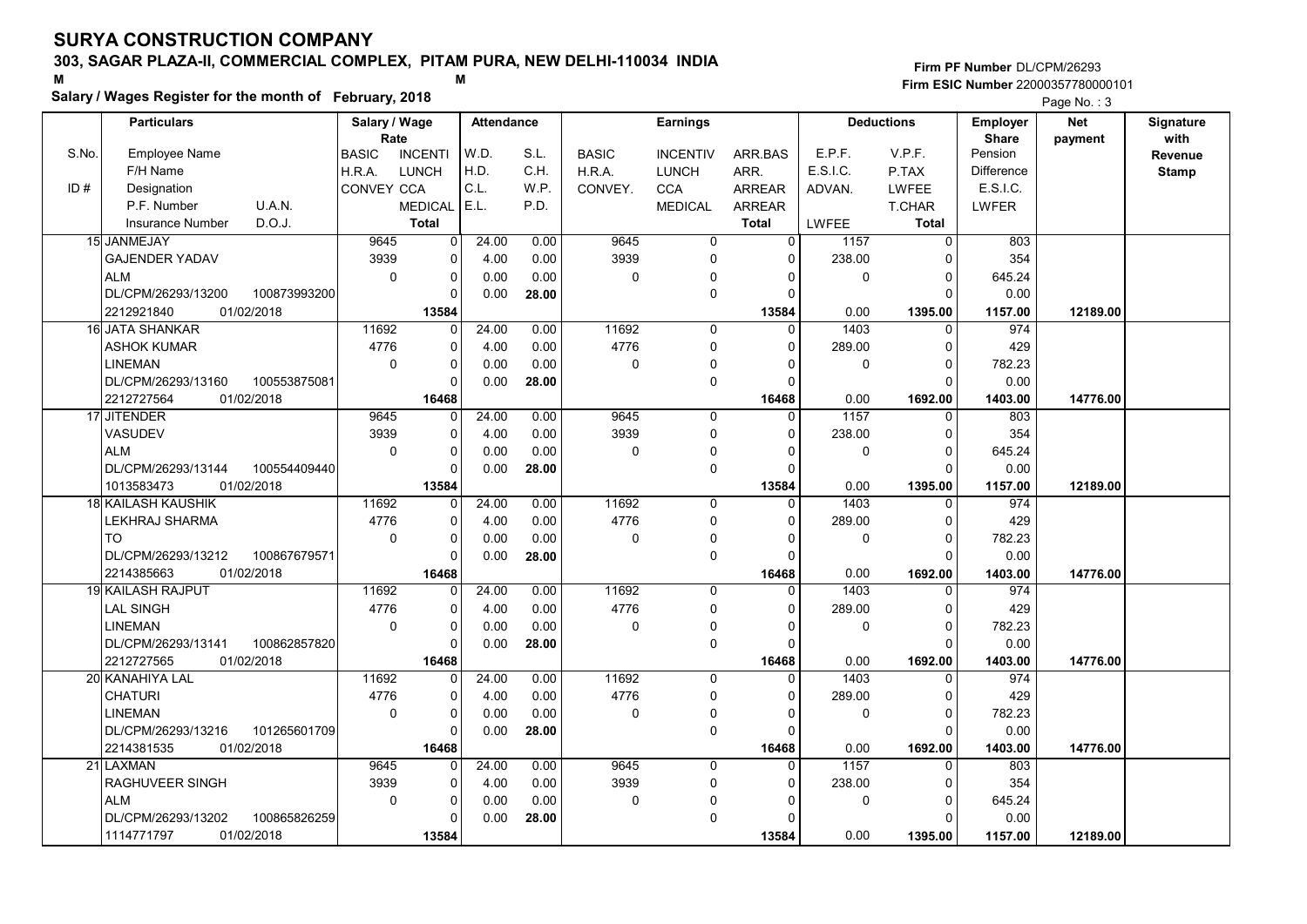### Salary / Wages Register for the month of February, 2018

|       | Salary / wages Register for the month of February, 2018 |                 |                |                   |       |              |                 |                |              |                   |                   | Page No.: 4 |                  |
|-------|---------------------------------------------------------|-----------------|----------------|-------------------|-------|--------------|-----------------|----------------|--------------|-------------------|-------------------|-------------|------------------|
|       | <b>Particulars</b>                                      | Salary / Wage   |                | <b>Attendance</b> |       |              | <b>Earnings</b> |                |              | <b>Deductions</b> | Employer          | <b>Net</b>  | <b>Signature</b> |
|       |                                                         | Rate            |                |                   |       |              |                 |                |              |                   | <b>Share</b>      | payment     | with             |
| S.No. | Employee Name                                           | <b>BASIC</b>    | <b>INCENTI</b> | W.D.              | S.L.  | <b>BASIC</b> | <b>INCENTIV</b> | ARR.BAS        | E.P.F.       | V.P.F.            | Pension           |             | Revenue          |
|       | F/H Name                                                | H.R.A.<br>LUNCH |                | H.D.              | C.H.  | H.R.A.       | <b>LUNCH</b>    | ARR.           | E.S.I.C.     | P.TAX             | <b>Difference</b> |             | <b>Stamp</b>     |
| ID#   | Designation                                             | CONVEY CCA      |                | C.L.              | W.P.  | CONVEY.      | <b>CCA</b>      | <b>ARREAR</b>  | ADVAN.       | <b>LWFEE</b>      | E.S.I.C.          |             |                  |
|       | U.A.N.<br>P.F. Number                                   |                 | <b>MEDICAL</b> | E.L.              | P.D.  |              | <b>MEDICAL</b>  | <b>ARREAR</b>  |              | <b>T.CHAR</b>     | <b>LWFER</b>      |             |                  |
|       | D.O.J.<br><b>Insurance Number</b>                       |                 | <b>Total</b>   |                   |       |              |                 | <b>Total</b>   | LWFEE        | <b>Total</b>      |                   |             |                  |
|       | 22 MAHADEV YADAV                                        | 9645            | 0              | 24.00             | 0.00  | 9645         | $\overline{0}$  | $\overline{0}$ | 1157         | $\overline{0}$    | 803               |             |                  |
|       | LAKHU PRASAD YADAV                                      | 3939            | $\Omega$       | 4.00              | 0.00  | 3939         | 0               | $\Omega$       | 238.00       | $\Omega$          | 354               |             |                  |
|       | <b>ALM</b>                                              | $\pmb{0}$       | 0              | 0.00              | 0.00  | $\mathbf 0$  | 0               | $\mathbf{0}$   | $\mathbf 0$  | $\mathbf 0$       | 645.24            |             |                  |
|       | DL/CPM/26293/13192<br>100554072765                      |                 | $\Omega$       | 0.00              | 28.00 |              | 0               | $\Omega$       |              | $\Omega$          | 0.00              |             |                  |
|       | 01/02/2018<br>2212731706                                |                 | 13584          |                   |       |              |                 | 13584          | 0.00         | 1395.00           | 1157.00           | 12189.00    |                  |
|       | 23 MAHAVEER PRASAD                                      | 11692           | 0              | 16.00             | 0.00  | 7934         | $\mathbf 0$     | $\Omega$       | 952          | $\mathbf{0}$      | 661               |             |                  |
|       | <b>BUDHAI PRASAD</b>                                    | 4776            | 0              | 3.00              | 0.00  | 3241         | 0               | $\Omega$       | 196.00       | $\Omega$          | 291               |             |                  |
|       | LINEMAN                                                 | $\Omega$        | 0              | 0.00              | 9.00  | $\mathbf 0$  | 0               | $\Omega$       | 0            | $\Omega$          | 530.81            |             |                  |
|       | DL/CPM/26293/13193<br>100553921732                      |                 | $\Omega$       | 0.00              | 19.00 |              | 0               | $\Omega$       |              | $\Omega$          | 0.00              |             |                  |
|       | 2212727569<br>01/02/2018                                |                 | 16468          |                   |       |              |                 | 11175          | 0.00         | 1148.00           | 952.00            | 10027.00    |                  |
|       | 24 MANSA RAM                                            | 9645            | 0              | 24.00             | 0.00  | 9645         | $\mathbf 0$     | $\mathbf 0$    | 1157         | $\mathbf 0$       | 803               |             |                  |
|       | <b>RAM KRISHAN</b>                                      | 3939            | 0              | 4.00              | 0.00  | 3939         | 0               | $\Omega$       | 238.00       | $\Omega$          | 354               |             |                  |
|       | <b>ALM</b>                                              | $\Omega$        | $\Omega$       | 0.00              | 0.00  | $\mathbf 0$  | 0               | $\Omega$       | 0            | $\Omega$          | 645.24            |             |                  |
|       | 100554241696<br>DL/CPM/26293/13161                      |                 | 0              | 0.00              | 28.00 |              | 0               | $\Omega$       |              | $\Omega$          | 0.00              |             |                  |
|       | 2212727575<br>01/02/2018                                |                 | 13584          |                   |       |              |                 | 13584          | 0.00         | 1395.00           | 1157.00           | 12189.00    |                  |
|       | 25 MUKESH KUMAR                                         | 9645            | 0              | 23.00             | 0.00  | 9301         | $\Omega$        | $\Omega$       | 1116         | $\Omega$          | 775               |             |                  |
|       | <b>GAJODHAR</b>                                         | 3939            | 0              | 4.00              | 0.00  | 3798         | 0               | $\Omega$       | 230.00       | $\Omega$          | 341               |             |                  |
|       | <b>ALM</b>                                              | $\mathbf 0$     | 0              | 0.00              | 1.00  | $\mathbf 0$  | $\Omega$        | $\Omega$       | 0            | $\mathbf 0$       | 622.20            |             |                  |
|       | DL/CPM/26293/13188<br>100553972773                      |                 | $\Omega$       | 0.00              | 27.00 |              | 0               | $\Omega$       |              | $\Omega$          | 0.00              |             |                  |
|       | 2212727574<br>01/02/2018                                |                 | 13584          |                   |       |              |                 | 13099          | 0.00         | 1346.00           | 1116.00           | 11753.00    |                  |
|       | 26 MUKESH KUMAR                                         | 9645            | 0              | 24.00             | 0.00  | 9645         | 0               | $\Omega$       | 1157         | $\mathbf{0}$      | 803               |             |                  |
|       | <b>JAWALA PRASAD</b>                                    | 3939            | 0              | 4.00              | 0.00  | 3939         | 0               | $\Omega$       | 238.00       | $\Omega$          | 354               |             |                  |
|       | <b>ALM</b>                                              | $\mathbf 0$     | 0              | 0.00              | 0.00  | $\mathbf 0$  | 0               | $\Omega$       | 0            | $\Omega$          | 645.24            |             |                  |
|       | DL/CPM/26293/13162<br>100554023990                      |                 | $\Omega$       | 0.00              | 28.00 |              | 0               | $\Omega$       |              | $\Omega$          | 0.00              |             |                  |
|       | 2212727577<br>01/02/2018                                |                 | 13584          |                   |       |              |                 | 13584          | 0.00         | 1395.00           | 1157.00           | 12189.00    |                  |
|       | 27 NARENDER                                             | 11692           | 0              | 24.00             | 0.00  | 11692        | 0               | $\Omega$       | 1403         | $\mathbf 0$       | 974               |             |                  |
|       | <b>RAM SWAROOP</b>                                      | 4776            | 0              | 4.00              | 0.00  | 4776         | 0               | $\Omega$       | 289.00       | $\Omega$          | 429               |             |                  |
|       | TO                                                      | $\Omega$        | $\Omega$       | 0.00              | 0.00  | $\mathbf 0$  | 0               | $\Omega$       | $\mathbf{0}$ | $\Omega$          | 782.23            |             |                  |
|       | 100554247047<br>DL/CPM/26293/13199                      |                 | $\Omega$       | 0.00              | 28.00 |              | $\mathbf 0$     | $\Omega$       |              | $\Omega$          | 0.00              |             |                  |
|       | 2212948036<br>01/02/2018                                |                 | 16468          |                   |       |              |                 | 16468          | 0.00         | 1692.00           | 1403.00           | 14776.00    |                  |
|       | 28 NARESH                                               | 9645            | O              | 24.00             | 0.00  | 9645         | $\overline{0}$  | $\Omega$       | 1157         | $\Omega$          | 803               |             |                  |
|       | LAIKU PRASAD                                            | 3939            | 0              | 4.00              | 0.00  | 3939         | 0               | $\Omega$       | 238.00       | $\Omega$          | 354               |             |                  |
|       | <b>ALM</b>                                              | $\mathbf 0$     | 0              | 0.00              | 0.00  | $\mathbf 0$  | $\Omega$        | 0              | $\mathbf 0$  | $\Omega$          | 645.24            |             |                  |
|       | DL/CPM/26293/13135<br>100554072092                      |                 | $\Omega$       | 0.00              | 28.00 |              | 0               | $\Omega$       |              | $\Omega$          | 0.00              |             |                  |
|       | 2212727578<br>01/02/2018                                |                 | 13584          |                   |       |              |                 | 13584          | 0.00         | 1395.00           | 1157.00           | 12189.00    |                  |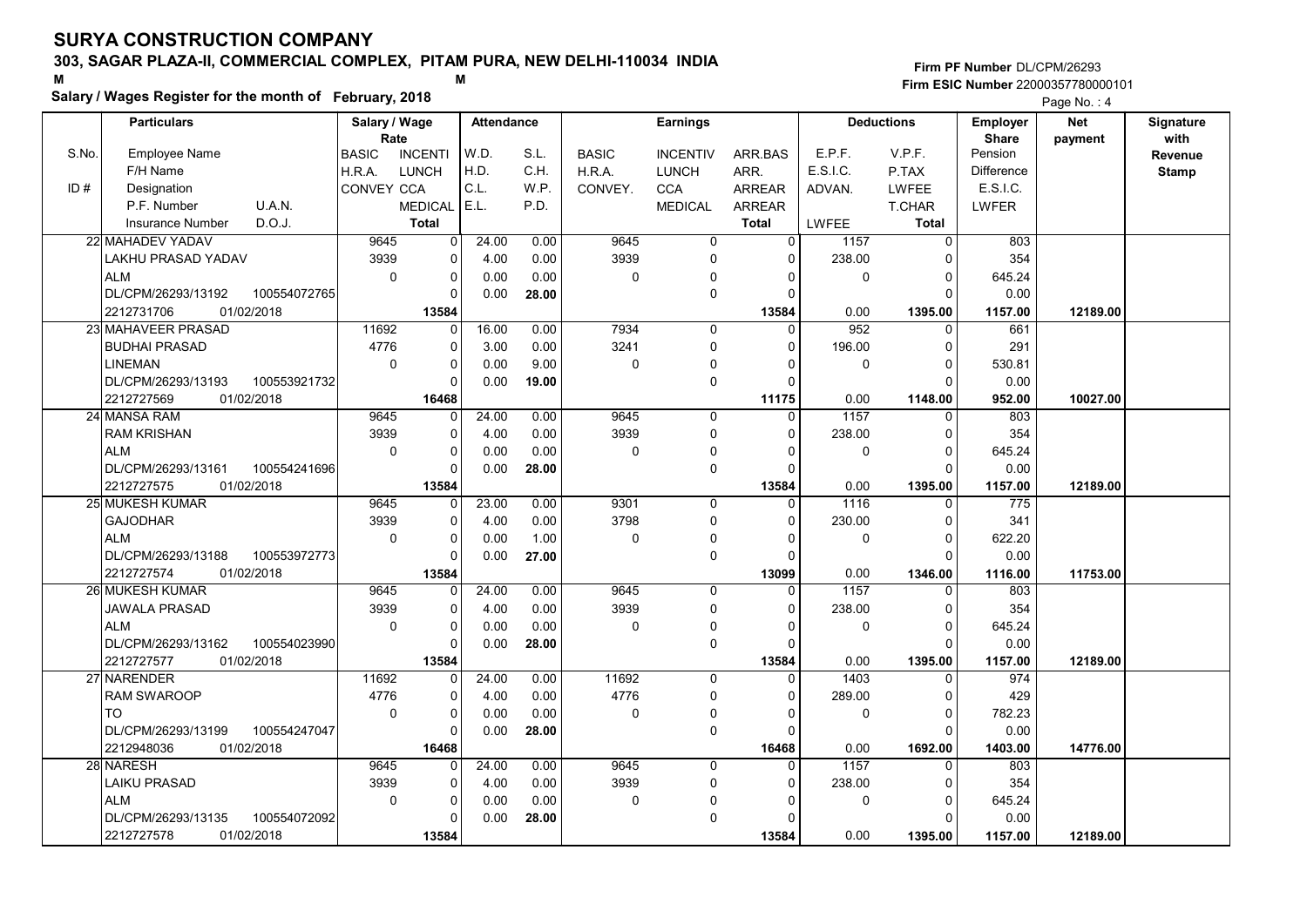### Salary / Wages Register for the month of February, 2018

|       | Salary / wages Register for the month of February, 2018 |                                |                   |                   |              |              |                            |                      |                |                      |                   | Page No.: 5 |              |
|-------|---------------------------------------------------------|--------------------------------|-------------------|-------------------|--------------|--------------|----------------------------|----------------------|----------------|----------------------|-------------------|-------------|--------------|
|       | <b>Particulars</b>                                      | Salary / Wage                  |                   | <b>Attendance</b> |              |              | <b>Earnings</b>            |                      |                | <b>Deductions</b>    | <b>Employer</b>   | <b>Net</b>  | Signature    |
|       |                                                         | Rate                           |                   |                   |              |              |                            |                      |                |                      | <b>Share</b>      | payment     | with         |
| S.No. | <b>Employee Name</b>                                    | <b>BASIC</b><br><b>INCENTI</b> |                   | W.D.              | S.L.         | <b>BASIC</b> | <b>INCENTIV</b>            | ARR BAS              | E.P.F.         | V.P.F.               | Pension           |             | Revenue      |
|       | F/H Name                                                | <b>LUNCH</b><br>H.R.A.         |                   | H.D.              | C.H.         | H.R.A.       | <b>LUNCH</b>               | ARR.                 | E.S.I.C.       | P.TAX                | <b>Difference</b> |             | <b>Stamp</b> |
| ID#   | Designation                                             | CONVEY CCA                     |                   | C.L.              | W.P.         | CONVEY.      | <b>CCA</b>                 | <b>ARREAR</b>        | ADVAN.         | <b>LWFEE</b>         | E.S.I.C.          |             |              |
|       | U.A.N.<br>P.F. Number                                   | <b>MEDICAL</b>                 |                   | E.L.              | P.D.         |              | <b>MEDICAL</b>             | <b>ARREAR</b>        |                | <b>T.CHAR</b>        | <b>LWFER</b>      |             |              |
|       | D.O.J.<br><b>Insurance Number</b>                       | <b>Total</b>                   |                   |                   |              |              |                            | <b>Total</b>         | LWFEE          | <b>Total</b>         |                   |             |              |
|       | <b>29 NARESH KUMAR</b>                                  | 11692                          | $\overline{0}$    | 24.00             | 0.00         | 11692        | $\overline{0}$             | $\overline{0}$       | 1403           | $\overline{0}$       | 974               |             |              |
|       | <b>RAJ KUMAR</b>                                        | 4776                           | $\Omega$          | 4.00              | 0.00         | 4776         | $\mathbf 0$                | $\Omega$             | 289.00         | $\Omega$             | 429               |             |              |
|       | <b>LINEMAN</b>                                          | $\pmb{0}$                      | 0                 | 0.00              | 0.00         | 0            | $\mathbf{0}$               | $\Omega$             | 0              | $\mathbf 0$          | 782.23            |             |              |
|       | DL/CPM/26293/13179<br>100554221278                      |                                | $\Omega$          | 0.00              | 28.00        |              | $\mathbf 0$                | $\Omega$             |                | $\Omega$             | 0.00              |             |              |
|       | 2212727581<br>01/02/2018                                |                                | 16468             |                   |              |              |                            | 16468                | 0.00           | 1692.00              | 1403.00           | 14776.00    |              |
|       | 30 NATHU RAM                                            | 11692                          | $\Omega$          | 24.00             | 0.00         | 11692        | 0                          | $\Omega$             | 1403           | $\Omega$             | 974               |             |              |
|       | <b>MATRUMAL</b>                                         | 4776                           | 0                 | 4.00              | 0.00         | 4776         | $\mathbf 0$                | $\Omega$             | 289.00         | $\Omega$             | 429               |             |              |
|       | <b>LINEMAN</b>                                          | $\Omega$                       | $\Omega$          | 0.00              | 0.00         | 0            | 0                          | $\Omega$             | 0              | $\Omega$             | 782.23            |             |              |
|       | DL/CPM/26293/13161<br>100554120599                      |                                | $\Omega$          | 0.00              | 28.00        |              | $\mathbf 0$                | $\Omega$             |                | $\Omega$             | 0.00              |             |              |
|       | 2212727583<br>01/02/2018                                |                                | 16468             |                   |              |              |                            | 16468                | 0.00           | 1692.00              | 1403.00           | 14776.00    |              |
|       | 31 OM PRAKASH                                           | 11692                          | 0                 | 24.00             | 0.00         | 11692        | $\mathbf 0$                | $\mathbf 0$          | 1403           | $\Omega$             | 974               |             |              |
|       | СННОТА                                                  | 4776                           | 0                 | 4.00              | 0.00         | 4776         | $\mathbf 0$                | $\Omega$             | 289.00         | $\mathbf 0$          | 429               |             |              |
|       | <b>LINEMAN</b>                                          | $\mathbf 0$                    | $\Omega$          | 0.00              | 0.00         | 0            | 0                          | $\Omega$             | 0              | $\Omega$             | 782.23            |             |              |
|       | 100553934823<br>DL/CPM/26293/13157                      |                                | 0                 | 0.00              | 28.00        |              | $\mathbf 0$                | $\Omega$             |                | $\Omega$             | 0.00              |             |              |
|       | 1013583459<br>01/02/2018                                |                                | 16468             |                   |              |              |                            | 16468                | 0.00           | 1692.00              | 1403.00           | 14776.00    |              |
|       | 32 PARMOD KUMAR                                         | 9645                           | 0                 | 18.00             | 0.00         | 7234         | $\Omega$                   | $\Omega$             | 868            | $\Omega$             | 603               |             |              |
|       | <b>VISHRAM</b>                                          | 3939                           | 0                 | 3.00              | 0.00         | 2954         | $\mathbf 0$                | $\Omega$             | 179.00         | $\Omega$             | 265               |             |              |
|       | <b>ALM</b>                                              | $\mathbf 0$                    | 0                 | 0.00              | 7.00         | $\Omega$     | $\mathbf{0}$               | 0                    | 0              | $\overline{0}$       | 483.93            |             |              |
|       | DL/CPM/26293/13190<br>100554427248                      |                                | U                 | 0.00              | 21.00        |              | $\mathbf 0$                | $\Omega$             |                | $\Omega$             | 0.00              |             |              |
|       | 2212778042<br>01/02/2018                                |                                | 13584             |                   |              |              |                            | 10188                | 0.00           | 1047.00              | 868.00            | 9141.00     |              |
|       | 33 PINTOO YADAV<br><b>GANESH YADAV</b>                  | 9645<br>3939                   | $\Omega$<br>0     | 24.00<br>4.00     | 0.00<br>0.00 | 9645<br>3939 | $\mathbf 0$<br>$\mathbf 0$ | $\Omega$<br>$\Omega$ | 1157<br>238.00 | $\Omega$<br>$\Omega$ | 803<br>354        |             |              |
|       | <b>ALM</b>                                              | $\mathbf 0$                    | 0                 | 0.00              | 0.00         | 0            |                            | $\Omega$             | 0              | $\Omega$             | 645.24            |             |              |
|       | 100553975024                                            |                                | $\Omega$          |                   |              |              | 0<br>$\mathbf 0$           | $\Omega$             |                | C                    |                   |             |              |
|       | DL/CPM/26293/13145                                      |                                |                   | 0.00              | 28.00        |              |                            |                      | 0.00           |                      | 0.00              |             |              |
|       | 2212727567<br>01/02/2018<br>34 PRADEEP CHAUHAN          | 20945                          | 13584<br>$\Omega$ | 24.00             | 0.00         | 20945        | 0                          | 13584<br>$\Omega$    | 0              | 1395.00<br>$\Omega$  | 1157.00           | 12189.00    |              |
|       | <b>SAMEY SINGH</b>                                      | 8555                           | 0                 | 4.00              | 0.00         | 8555         | $\mathbf 0$                | $\Omega$             | 0.00           | $\Omega$             | 0<br>$\mathbf 0$  |             |              |
|       |                                                         | $\mathbf 0$                    | $\Omega$          | 0.00              |              | 0            | 0                          | $\Omega$             | 0              | $\Omega$             | 0.00              |             |              |
|       | <b>FITTER</b>                                           |                                | $\Omega$          | 0.00              | 0.00         |              | $\mathbf 0$                | $\Omega$             |                | $\Omega$             | 0.00              |             |              |
|       | <b>EXEMPTED</b><br>01/02/2018                           |                                |                   |                   | 28.00        |              |                            |                      | 0.00           |                      |                   |             |              |
|       | 35 RAJ KARAN                                            | 9645                           | 29500<br>0        | 24.00             | 0.00         | 9645         | $\mathbf 0$                | 29500<br>0           | 1157           | 0.00<br>$\Omega$     | 0.00<br>803       | 29500.00    |              |
|       | <b>DHAN PAL</b>                                         | 3939                           | 0                 | 4.00              | 0.00         | 3939         | 0                          | 0                    | 238.00         | $\Omega$             | 354               |             |              |
|       | <b>ALM</b>                                              | $\mathbf 0$                    | 0                 | 0.00              | 0.00         | 0            | $\mathbf{0}$               | 0                    | 0              | $\overline{0}$       | 645.24            |             |              |
|       | DL/CPM/26293/13165<br>100553951893                      |                                | U                 | 0.00              | 28.00        |              | $\mathbf 0$                | $\Omega$             |                | $\Omega$             | 0.00              |             |              |
|       | 2212727603<br>01/02/2018                                |                                | 13584             |                   |              |              |                            | 13584                | 0.00           | 1395.00              |                   | 12189.00    |              |
|       |                                                         |                                |                   |                   |              |              |                            |                      |                |                      | 1157.00           |             |              |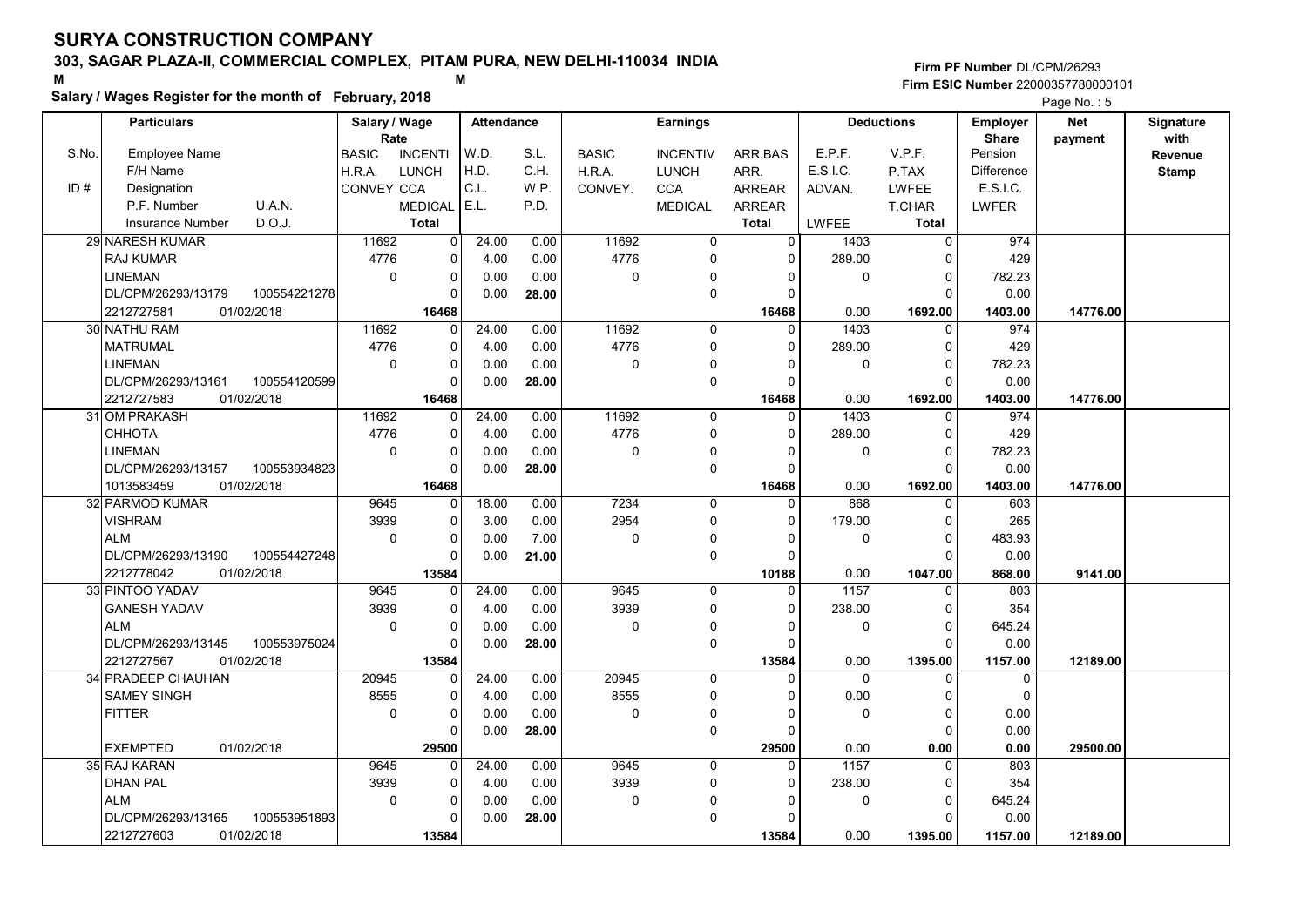### Salary / Wages Register for the month of February, 2018

#### Firm PF Number DL/CPM/26293 M<br>M Firm ESIC Number 22000357780000101

|       | <b>Particulars</b>                   | Salary / Wage        |                | <b>Attendance</b> |       |              | <b>Earnings</b> |                |              | <b>Deductions</b> | <b>Employer</b>         | <b>Net</b> | Signature    |
|-------|--------------------------------------|----------------------|----------------|-------------------|-------|--------------|-----------------|----------------|--------------|-------------------|-------------------------|------------|--------------|
| S.No. | <b>Employee Name</b>                 | Rate<br><b>BASIC</b> | <b>INCENTI</b> | W.D.              | S.L.  | <b>BASIC</b> | <b>INCENTIV</b> | ARR.BAS        | E.P.F.       | V.P.F.            | <b>Share</b><br>Pension | payment    | with         |
|       | F/H Name                             |                      | <b>LUNCH</b>   | H.D.              | C.H.  |              |                 | ARR.           | E.S.I.C.     | P.TAX             | <b>Difference</b>       |            | Revenue      |
| ID#   |                                      | H.R.A.               |                | C.L.              | W.P.  | H.R.A.       | <b>LUNCH</b>    |                |              |                   | E.S.I.C.                |            | <b>Stamp</b> |
|       | Designation<br>P.F. Number<br>U.A.N. | CONVEY CCA           |                |                   | P.D.  | CONVEY.      | <b>CCA</b>      | <b>ARREAR</b>  | ADVAN.       | <b>LWFEE</b>      |                         |            |              |
|       |                                      |                      | <b>MEDICAL</b> | E.L.              |       |              | <b>MEDICAL</b>  | <b>ARREAR</b>  |              | T.CHAR            | LWFER                   |            |              |
|       | D.O.J.<br><b>Insurance Number</b>    |                      | <b>Total</b>   |                   |       |              |                 | <b>Total</b>   | LWFEE        | <b>Total</b>      |                         |            |              |
|       | 36 RAJ KUMAR                         | 11692                | 0              | 24.00             | 0.00  | 11692        | 0               | $\overline{0}$ | 1403         | $\mathbf 0$       | 974                     |            |              |
|       | RADHAY SHYAM                         | 4776                 | 0              | 4.00              | 0.00  | 4776         | 0               | 0              | 289.00       | $\Omega$          | 429                     |            |              |
|       | <b>TO</b>                            | $\mathbf 0$          | 0              | 0.00              | 0.00  | $\mathbf 0$  | 0               | $\Omega$       | $\mathbf 0$  | $\mathbf 0$       | 782.23                  |            |              |
|       | DL/CPM/26293/<br>100554216670        |                      | 0              | 0.00              | 28.00 |              | 0               | $\Omega$       |              | $\Omega$          | 0.00                    |            |              |
|       | 1013589342<br>01/02/2018             |                      | 16468          |                   |       |              |                 | 16468          | 0.00         | 1692.00           | 1403.00                 | 14776.00   |              |
|       | 37 RAJ KUMAR YADAV                   | 11692                | $\Omega$       | 24.00             | 0.00  | 11692        | $\Omega$        | $\Omega$       | 1403         | $\mathbf{0}$      | 974                     |            |              |
|       | RAMASHANKAR YADAV                    | 4776                 | 0              | 4.00              | 0.00  | 4776         | 0               | $\Omega$       | 289.00       | $\mathbf 0$       | 429                     |            |              |
|       | <b>LINEMAN</b>                       | $\mathbf 0$          | 0              | 0.00              | 0.00  | $\mathbf 0$  | $\Omega$        | $\Omega$       | 0            | $\mathbf 0$       | 782.23                  |            |              |
|       | DL/CPM/26293/13153<br>100554248254   |                      | $\Omega$       | 0.00              | 28.00 |              | 0               | $\Omega$       |              | $\mathbf 0$       | 0.00                    |            |              |
|       | 2212778053<br>01/02/2018             |                      | 16468          |                   |       |              |                 | 16468          | 0.00         | 1692.00           | 1403.00                 | 14776.00   |              |
|       | 38 RAJ NARAYAN                       | 16468                | $\Omega$       | 24.00             | 0.00  | 16468        | 0               | $\Omega$       | $\mathbf{0}$ | $\mathbf 0$       | $\mathbf 0$             |            |              |
|       | <b>SH KALU</b>                       | 0                    | 0              | 4.00              | 0.00  | $\pmb{0}$    | 0               | 0              | 289.00       | $\mathbf 0$       | $\mathbf 0$             |            |              |
|       | <b>FOREMAN</b>                       | $\Omega$             | $\Omega$       | 0.00              | 0.00  | $\mathbf 0$  | $\Omega$        | $\Omega$       | $\mathbf 0$  | $\Omega$          | 782.23                  |            |              |
|       |                                      |                      | $\Omega$       | 0.00              | 28.00 |              | 0               | $\Omega$       |              | $\Omega$          | 0.00                    |            |              |
|       | 2212727605<br>01/02/2018             |                      | 16468          |                   |       |              |                 | 16468          | 0.00         | 289.00            | 0.00                    | 16179.00   |              |
|       | 39 RAJ PAL                           | 11692                | $\Omega$       | 11.00             | 0.00  | 5011         | $\mathbf 0$     | $\Omega$       | 601          | $\mathbf 0$       | 417                     |            |              |
|       | <b>KEDARI PAL</b>                    | 4776                 | 0              | 1.00              | 0.00  | 2047         | 0               | $\Omega$       | 124.00       | $\mathbf 0$       | 184                     |            |              |
|       | <b>LINEMAN</b>                       | $\mathbf 0$          | $\Omega$       | 0.00              | 16.00 | $\mathbf 0$  | 0               | $\Omega$       | $\mathbf 0$  | $\Omega$          | 335.26                  |            |              |
|       | DL/CPM/26293/13171<br>100554052022   |                      | $\Omega$       | 0.00              | 12.00 |              | 0               | $\Omega$       |              | $\Omega$          | 0.00                    |            |              |
|       | 2212778056<br>01/02/2018             |                      | 16468          |                   |       |              |                 | 7058           | 0.00         | 725.00            | 601.00                  | 6333.00    |              |
|       | 40 RAJBAHADUR YADAV                  | 11692                | $\Omega$       | 24.00             | 0.00  | 11692        | 0               | $\Omega$       | 1403         | $\mathbf 0$       | 974                     |            |              |
|       | <b>SADHNU YADAV</b>                  | 4776                 | 0              | 4.00              | 0.00  | 4776         | 0               | $\Omega$       | 289.00       | $\mathbf 0$       | 429                     |            |              |
|       | <b>LINEMAN</b>                       | $\Omega$             | $\Omega$       | 0.00              | 0.00  | $\Omega$     | 0               | $\Omega$       | 0            | $\mathbf 0$       | 782.23                  |            |              |
|       | DL/CPM/26293/13191<br>100554292425   |                      | $\mathbf 0$    | 0.00              | 28.00 |              | 0               | $\Omega$       |              | $\Omega$          | 0.00                    |            |              |
|       | 2213844031<br>01/02/0218             |                      | 16468          |                   |       |              |                 | 16468          | 0.00         | 1692.00           | 1403.00                 | 14776.00   |              |
|       | 41 RAJEEV                            | 11692                | $\Omega$       | 24.00             | 0.00  | 11692        | $\Omega$        | $\Omega$       | 1403         | $\Omega$          | 974                     |            |              |
|       | <b>GAJRAJ</b>                        | 4776                 | $\Omega$       | 4.00              | 0.00  | 4776         | 0               | $\Omega$       | 289.00       | $\mathbf 0$       | 429                     |            |              |
|       | <b>LINEMAN</b>                       | $\mathbf 0$          | 0              | 0.00              | 0.00  | $\pmb{0}$    | 0               | $\Omega$       | 0            | $\Omega$          | 782.23                  |            |              |
|       | DL/CPM/26293/13205<br>100906798262   |                      | 0              | 0.00              | 28.00 |              | 0               | 0              |              | $\Omega$          | 0.00                    |            |              |
|       | 1114862534<br>01/02/2018             |                      | 16468          |                   |       |              |                 | 16468          | 0.00         | 1692.00           | 1403.00                 | 14776.00   |              |
|       | 42 RAJESH KUMAR                      | 11692                | 0              | 15.00             | 0.00  | 7516         | $\mathbf 0$     | $\Omega$       | 902          | $\mathbf 0$       | 626                     |            |              |
|       | <b>KHEEM SINGH</b>                   | 4776                 | 0              | 3.00              | 0.00  | 3070         | 0               | $\mathbf{0}$   | 186.00       | $\Omega$          | 276                     |            |              |
|       | <b>LINEMAN</b>                       | $\mathbf 0$          | 0              | 0.00              | 10.00 | $\mathbf 0$  | 0               | $\Omega$       | 0            | $\mathbf 0$       | 502.84                  |            |              |
|       | 101050986614<br>DL/CPM/26293/13208   |                      | 0              | 0.00              | 18.00 |              | $\Omega$        | ŋ              |              | $\Omega$          | 0.00                    |            |              |
|       | 1012966530<br>01/02/2018             |                      | 16468          |                   |       |              |                 | 10586          | 0.00         | 1088.00           | 902.00                  | 9498.00    |              |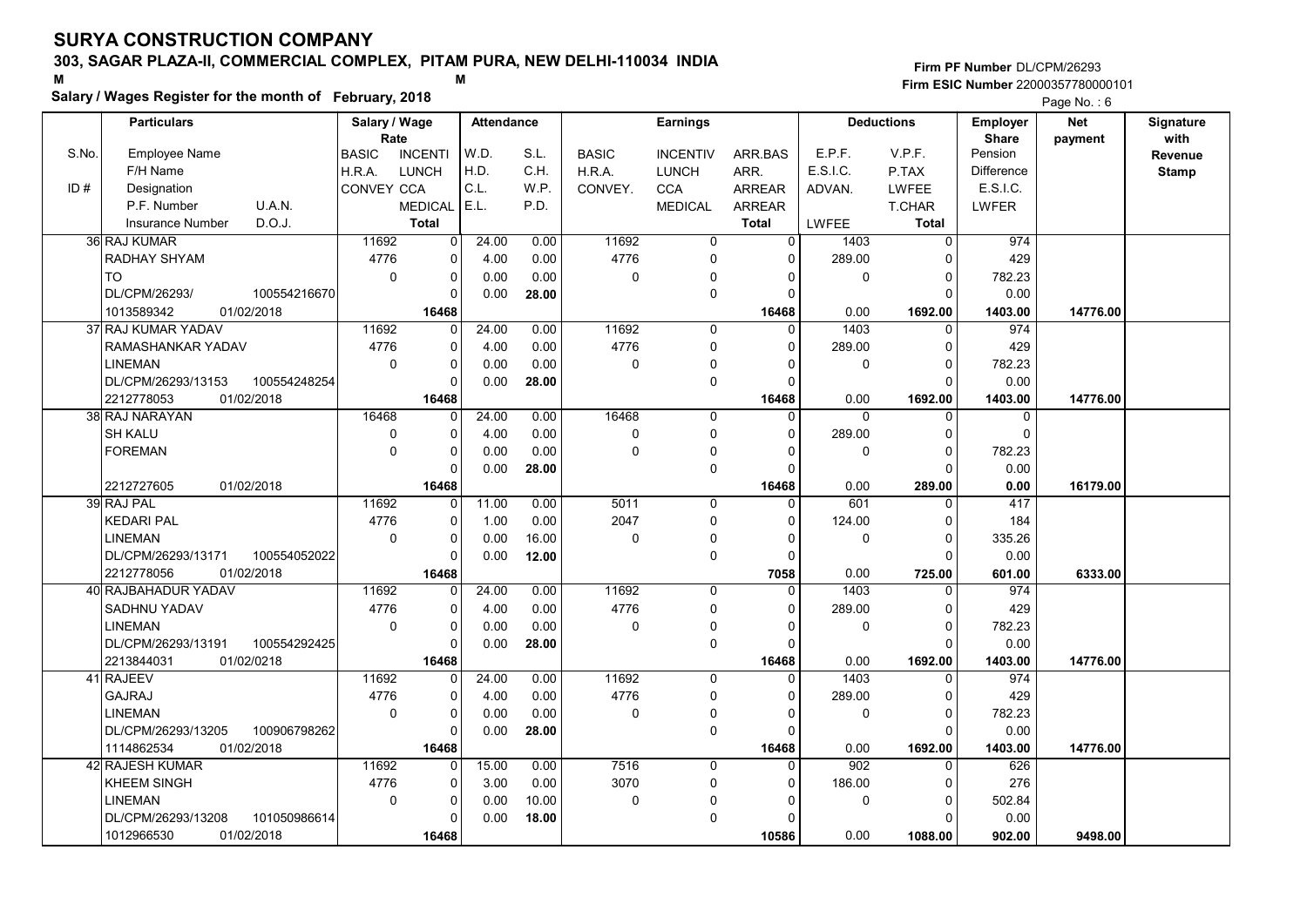### Salary / Wages Register for the month of February, 2018

#### Firm PF Number DL/CPM/26293 M<br>M Firm ESIC Number 22000357780000101

|       | <b>Particulars</b>                 | Salary / Wage        |                | Attendance |       |                | <b>Earnings</b> |                |              | <b>Deductions</b> | Employer                | <b>Net</b> | Signature       |
|-------|------------------------------------|----------------------|----------------|------------|-------|----------------|-----------------|----------------|--------------|-------------------|-------------------------|------------|-----------------|
| S.No. | Employee Name                      | Rate<br><b>BASIC</b> | <b>INCENTI</b> | W.D.       | S.L.  | <b>BASIC</b>   | <b>INCENTIV</b> | ARR.BAS        | E.P.F.       | V.P.F.            | <b>Share</b><br>Pension | payment    | with<br>Revenue |
|       | F/H Name                           | H.R.A.               | <b>LUNCH</b>   | H.D.       | C.H.  | H.R.A.         | <b>LUNCH</b>    | ARR.           | E.S.I.C.     | P.TAX             | <b>Difference</b>       |            | <b>Stamp</b>    |
| ID#   | Designation                        | CONVEY CCA           |                | C.L.       | W.P.  | CONVEY.        | <b>CCA</b>      | <b>ARREAR</b>  | ADVAN.       | <b>LWFEE</b>      | E.S.I.C.                |            |                 |
|       | P.F. Number<br>U.A.N.              |                      | <b>MEDICAL</b> | E.L.       | P.D.  |                | <b>MEDICAL</b>  | ARREAR         |              | T.CHAR            | <b>LWFER</b>            |            |                 |
|       | D.O.J.<br><b>Insurance Number</b>  |                      | <b>Total</b>   |            |       |                |                 | <b>Total</b>   | <b>LWFEE</b> | Total             |                         |            |                 |
|       | 43 RAJINDER PAL                    | 9645                 | 0              | 24.00      | 0.00  | 9645           | 0               | 0              | 1157         | $\overline{0}$    | 803                     |            |                 |
|       | <b>SHIV RAM PAL</b>                | 3939                 | 0              | 4.00       | 0.00  | 3939           | 0               | $\mathbf 0$    | 238.00       | $\Omega$          | 354                     |            |                 |
|       | <b>ALM</b>                         | $\mathbf 0$          | 0              | 0.00       | 0.00  | 0              | $\mathbf 0$     | $\Omega$       | $\mathbf 0$  | $\Omega$          | 645.24                  |            |                 |
|       | DL/CPM/26293/13164<br>100554340859 |                      | $\Omega$       | 0.00       | 28.00 |                | $\mathbf 0$     | $\Omega$       |              | $\Omega$          | 0.00                    |            |                 |
|       | 01/02/2018<br>2204125581           |                      | 13584          |            |       |                |                 | 13584          | 0.00         | 1395.00           | 1157.00                 | 12189.00   |                 |
|       | 44 RAJVEER SHARMA                  | 11692                | 0              | 24.00      | 0.00  | 11692          | 0               | $\Omega$       | 1403         | $\mathbf 0$       | 974                     |            |                 |
|       | <b>MAM CHAND SHARMA</b>            | 4776                 | 0              | 4.00       | 0.00  | 4776           | $\mathbf 0$     | 0              | 289.00       | $\mathbf 0$       | 429                     |            |                 |
|       | <b>LINEMAN</b>                     | $\Omega$             | 0              | 0.00       | 0.00  | 0              | $\Omega$        | $\Omega$       | 0            | $\Omega$          | 782.23                  |            |                 |
|       | DL/CPM/26293/13147<br>100554108711 |                      | $\Omega$       | 0.00       | 28.00 |                | $\mathbf 0$     | $\Omega$       |              | $\Omega$          | 0.00                    |            |                 |
|       | 2212727607<br>01/02/2018           |                      | 16468          |            |       |                |                 | 16468          | 0.00         | 1692.00           | 1403.00                 | 14776.00   |                 |
|       | 45 RAKESH SAROHA                   | 11692                | 0              | 24.00      | 0.00  | 11692          | $\mathbf 0$     | $\mathbf 0$    | 1403         | 0                 | 974                     |            |                 |
|       | <b>RAJAN SINGH</b>                 | 4776                 | 0              | 4.00       | 0.00  | 4776           | $\mathbf 0$     | $\Omega$       | 289.00       | $\Omega$          | 429                     |            |                 |
|       | <b>LINEMAN</b>                     | $\Omega$             | 0              | 0.00       | 0.00  | $\Omega$       | $\Omega$        | $\Omega$       | $\mathbf 0$  | $\overline{0}$    | 782.23                  |            |                 |
|       | DL/CPM/26293/13189<br>100554223753 |                      | 0              | 0.00       | 28.00 |                | $\mathbf 0$     | $\Omega$       |              | $\Omega$          | 0.00                    |            |                 |
|       | 2212727608<br>01/02/2018           |                      | 16468          |            |       |                |                 | 16468          | 0.00         | 1692.00           | 1403.00                 | 14776.00   |                 |
|       | 46 RAM KHILAWAN                    | 9645                 | 0              | 10.00      | 0.00  | 3789           | $\mathbf 0$     | $\overline{0}$ | 455          | $\Omega$          | $\overline{316}$        |            |                 |
|       | <b>MUNNU</b>                       | 3939                 | 0              | 1.00       | 0.00  | 1547           | $\mathbf 0$     | $\Omega$       | 94.00        | $\mathbf 0$       | 139                     |            |                 |
|       | <b>ALM</b>                         | $\Omega$             | 0              | 0.00       | 17.00 | 0              | 0               | $\Omega$       | 0            | $\Omega$          | 253.46                  |            |                 |
|       | DL/CPM/26293/13136<br>100554141560 |                      | $\Omega$       | 0.00       | 11.00 |                | $\mathbf 0$     | $\Omega$       |              | $\Omega$          | 0.00                    |            |                 |
|       | 2212727613<br>01/02/2018           |                      | 13584          |            |       |                |                 | 5336           | 0.00         | 549.00            | 455.00                  | 4787.00    |                 |
|       | 47 RAM NARESH                      | 11692                | 0              | 24.00      | 0.00  | 11692          | $\mathbf 0$     | $\Omega$       | 1403         | $\Omega$          | 974                     |            |                 |
|       | <b>BRIJNATH</b>                    | 4776                 | 0              | 4.00       | 0.00  | 4776           | $\mathbf 0$     | $\Omega$       | 289.00       | $\Omega$          | 429                     |            |                 |
|       | <b>LINEMAN</b>                     | $\pmb{0}$            | 0              | 0.00       | 0.00  | 0              | 0               | $\Omega$       | 0            | $\mathbf 0$       | 782.23                  |            |                 |
|       | DL/CPM/26293/13184<br>100553920604 |                      | 0              | 0.00       | 28.00 |                | $\mathbf 0$     | $\Omega$       |              | $\Omega$          | 0.00                    |            |                 |
|       | 2212804016<br>01/02/2018           |                      | 16468          |            |       |                |                 | 16468          | 0.00         | 1692.00           | 1403.00                 | 14776.00   |                 |
|       | 48 RAM SAGAR                       | 16468                | $\Omega$       | 24.00      | 0.00  | 16468          | $\Omega$        | $\Omega$       | $\Omega$     | $\Omega$          | 0                       |            |                 |
|       | SH.SARDAR PAL                      | 0                    | 0              | 4.00       | 0.00  | 0              | 0               | $\Omega$       | 289.00       | $\mathbf 0$       | $\mathbf 0$             |            |                 |
|       | <b>FOREMAN</b>                     | $\mathbf 0$          | 0              | 0.00       | 0.00  | $\overline{0}$ | $\mathbf 0$     | $\mathbf{0}$   | 0            | $\mathbf 0$       | 782.23                  |            |                 |
|       |                                    |                      | $\Omega$       | 0.00       | 28.00 |                | $\Omega$        | $\Omega$       |              | $\Omega$          | 0.00                    |            |                 |
|       | 2212727615<br>01/02/2018           |                      | 16468          |            |       |                |                 | 16468          | 0.00         | 289.00            | 0.00                    | 16179.00   |                 |
|       | 49 RAM SAROOP                      | 11692                | 0              | 24.00      | 0.00  | 11692          | $\mathbf 0$     | $\Omega$       | 1403         | $\Omega$          | 974                     |            |                 |
|       | <b>BALI PRASAD YADAV</b>           | 4776                 | 0              | 4.00       | 0.00  | 4776           | $\mathbf 0$     | $\mathbf 0$    | 289.00       | $\mathbf 0$       | 429                     |            |                 |
|       | <b>LINEMAN</b>                     | $\mathbf 0$          | 0              | 0.00       | 0.00  | 0              | 0               | $\Omega$       | 0            | $\Omega$          | 782.23                  |            |                 |
|       | DL/CPM/26293/13167<br>100553893957 |                      | $\Omega$       | 0.00       | 28.00 |                | $\Omega$        | $\Omega$       |              | $\Omega$          | 0.00                    |            |                 |
|       | 2212727616<br>01/02/2018           |                      | 16468          |            |       |                |                 | 16468          | 0.00         | 1692.00           | 1403.00                 | 14776.00   |                 |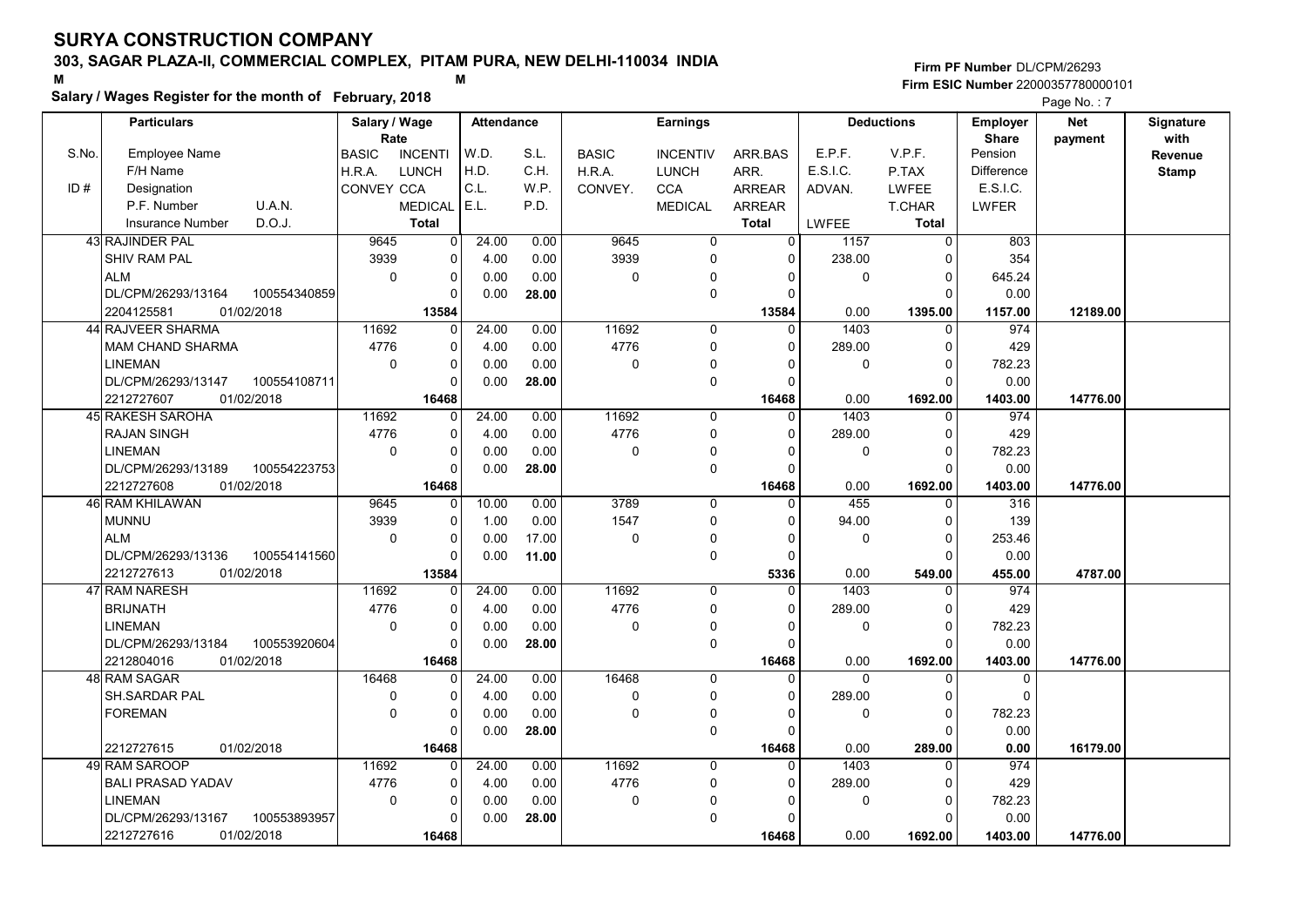### Salary / Wages Register for the month of February, 2018

#### Firm PF Number DL/CPM/26293 M<br>M Firm ESIC Number 22000357780000101

|       | <b>Particulars</b>                |              | Salary / Wage        |                | <b>Attendance</b> |       |              | <b>Earnings</b> |                |             | <b>Deductions</b> | <b>Employer</b>         | <b>Net</b> | Signature       |
|-------|-----------------------------------|--------------|----------------------|----------------|-------------------|-------|--------------|-----------------|----------------|-------------|-------------------|-------------------------|------------|-----------------|
| S.No. | Employee Name                     |              | Rate<br><b>BASIC</b> | <b>INCENTI</b> | W.D.              | S.L.  | <b>BASIC</b> | <b>INCENTIV</b> | ARR.BAS        | E.P.F.      | V.P.F.            | <b>Share</b><br>Pension | payment    | with<br>Revenue |
|       | F/H Name                          |              | H.R.A.               | <b>LUNCH</b>   | H.D.              | C.H.  | H.R.A.       | <b>LUNCH</b>    | ARR.           | E.S.I.C.    | P.TAX             | <b>Difference</b>       |            | <b>Stamp</b>    |
| ID#   | Designation                       |              | CONVEY CCA           |                | C.L.              | W.P.  | CONVEY.      | <b>CCA</b>      | <b>ARREAR</b>  | ADVAN.      | <b>LWFEE</b>      | E.S.I.C.                |            |                 |
|       | P.F. Number<br>U.A.N.             |              |                      | <b>MEDICAL</b> | E.L.              | P.D.  |              | <b>MEDICAL</b>  | ARREAR         |             | T.CHAR            | LWFER                   |            |                 |
|       | <b>Insurance Number</b><br>D.O.J. |              |                      | <b>Total</b>   |                   |       |              |                 | Total          | LWFEE       | <b>Total</b>      |                         |            |                 |
|       | 50 RAM SUMER                      |              | 9645                 | $\overline{0}$ | 23.00             | 0.00  | 9301         | $\mathbf 0$     | $\overline{0}$ | 1116        | $\overline{0}$    | 775                     |            |                 |
|       | <b>RAJA RAM</b>                   |              | 3939                 | $\mathbf 0$    | 4.00              | 0.00  | 3798         | $\mathbf 0$     | $\mathbf{0}$   | 230.00      | $\Omega$          | 341                     |            |                 |
|       | <b>ALM</b>                        |              | $\Omega$             | 0              | 0.00              | 1.00  | $\mathbf 0$  | $\mathbf{0}$    | $\Omega$       | $\mathbf 0$ | $\Omega$          | 622.20                  |            |                 |
|       | DL/CPM/26293/13137                | 100865883189 |                      | $\Omega$       | 0.00              | 27.00 |              | $\mathbf 0$     | $\Omega$       |             | $\Omega$          | 0.00                    |            |                 |
|       | 2212727618<br>01/02/2018          |              |                      | 13584          |                   |       |              |                 | 13099          | 0.00        | 1346.00           | 1116.00                 | 11753.00   |                 |
|       | 51 RAM SURAT YADAV                |              | 11692                | $\mathbf 0$    | 24.00             | 0.00  | 11692        | $\mathbf 0$     | $\mathbf{0}$   | 1403        | $\mathbf{0}$      | 974                     |            |                 |
|       | <b>DHAN YADAV</b>                 |              | 4776                 | 0              | 4.00              | 0.00  | 4776         | $\mathbf 0$     | $\Omega$       | 289.00      | $\Omega$          | 429                     |            |                 |
|       | <b>WELDING MAN</b>                |              | $\mathbf 0$          | 0              | 0.00              | 0.00  | $\mathbf 0$  | 0               | $\Omega$       | 0           | $\Omega$          | 782.23                  |            |                 |
|       | DL/CPM/26293/13177                | 100553951957 |                      | $\Omega$       | 0.00              | 28.00 |              | $\mathbf 0$     | $\Omega$       |             | $\Omega$          | 0.00                    |            |                 |
|       | 2213229064<br>01/02/2018          |              |                      | 16468          |                   |       |              |                 | 16468          | 0.00        | 1692.00           | 1403.00                 | 14776.00   |                 |
|       | 52 RAMESH YADAV                   |              | 11692                | $\Omega$       | 24.00             | 0.00  | 11692        | $\Omega$        | $\Omega$       | 1403        | $\Omega$          | 974                     |            |                 |
|       | <b>ORI YADAV</b>                  |              | 4776                 | $\mathbf 0$    | 4.00              | 0.00  | 4776         | $\Omega$        | $\mathbf{0}$   | 289.00      | $\Omega$          | 429                     |            |                 |
|       | <b>LINEMAN</b>                    |              | $\mathbf 0$          | 0              | 0.00              | 0.00  | $\mathbf 0$  | $\mathbf 0$     | $\Omega$       | 0           | $\mathbf 0$       | 782.23                  |            |                 |
|       | DL/CPM/26293/                     | 100554181326 |                      | $\mathbf 0$    | 0.00              | 28.00 |              | 0               | $\Omega$       |             | $\Omega$          | 0.00                    |            |                 |
|       | 2212727612<br>01/02/2018          |              |                      | 16468          |                   |       |              |                 | 16468          | 0.00        | 1692.00           | 1403.00                 | 14776.00   |                 |
|       | 53 RAMU CHAUHAN                   |              | 9645                 | $\mathbf 0$    | 24.00             | 0.00  | 9645         | $\mathbf 0$     | $\Omega$       | 1157        | $\Omega$          | 803                     |            |                 |
|       | <b>MAHKU CHUHAN</b>               |              | 3939                 | 0              | 4.00              | 0.00  | 3939         | $\mathbf 0$     | $\Omega$       | 238.00      | $\Omega$          | 354                     |            |                 |
|       | <b>ALM</b>                        |              | $\mathbf 0$          | $\mathbf 0$    | 0.00              | 0.00  | $\mathbf 0$  | 0               | $\Omega$       | 0           | $\Omega$          | 645.24                  |            |                 |
|       | DL/CPM/26293/13173                | 100554105713 |                      | 0              | 0.00              | 28.00 |              | $\mathbf 0$     | 0              |             | $\Omega$          | 0.00                    |            |                 |
|       | 01/02/2018<br>2212778067          |              |                      | 13584          |                   |       |              |                 | 13584          | 0.00        | 1395.00           | 1157.00                 | 12189.00   |                 |
|       | 54 RANJEET                        |              | 11692                | $\mathbf 0$    | 24.00             | 0.00  | 11692        | $\Omega$        | $\Omega$       | 1403        | $\Omega$          | 974                     |            |                 |
|       | <b>MAHADEV PASWAN</b>             |              | 4776                 | $\mathbf 0$    | 4.00              | 0.00  | 4776         | $\mathbf 0$     | $\Omega$       | 289.00      | $\Omega$          | 429                     |            |                 |
|       | <b>LINEMAN</b>                    |              | $\mathbf 0$          | $\pmb{0}$      | 0.00              | 0.00  | 0            | 0               | 0              | 0           | $\mathbf 0$       | 782.23                  |            |                 |
|       | DL/CPM/26293/13158                | 100554100132 |                      | $\mathbf 0$    | 0.00              | 28.00 |              | $\mathbf 0$     | 0              |             | $\Omega$          | 0.00                    |            |                 |
|       | 2012894467<br>01/02/2018          |              |                      | 16468          |                   |       |              |                 | 16468          | 0.00        | 1692.00           | 1403.00                 | 14776.00   |                 |
|       | 55 RANJEET KUMAR                  |              | 16468                | $\Omega$       | 20.00             | 0.00  | 14115        | $\Omega$        | $\Omega$       | $\Omega$    | $\Omega$          | $\Omega$                |            |                 |
|       | <b>BASU DEV</b>                   |              | $\mathbf 0$          | $\mathbf 0$    | 4.00              | 0.00  | 0            | $\mathbf 0$     | $\mathbf{0}$   | 248.00      | $\mathbf 0$       | $\mathbf 0$             |            |                 |
|       | <b>LINEMAN</b>                    |              | $\mathbf 0$          | $\mathbf 0$    | 0.00              | 4.00  | 0            | $\mathbf{0}$    | $\Omega$       | 0           | $\mathbf 0$       | 670.46                  |            |                 |
|       |                                   |              |                      | O              | 0.00              | 24.00 |              | $\mathbf 0$     | $\Omega$       |             | $\Omega$          | 0.00                    |            |                 |
|       | 2212727619<br>01/02/2018          |              |                      | 16468          |                   |       |              |                 | 14115          | 0.00        | 248.00            | 0.00                    | 13867.00   |                 |
|       | 56 RAVINDER PAL                   |              | 11692                | 0              | 24.00             | 0.00  | 11692        | $\mathbf 0$     | 0              | 1403        | $\Omega$          | 974                     |            |                 |
|       | <b>SARDAR PAL</b>                 |              | 4776                 | 0              | 4.00              | 0.00  | 4776         | $\mathbf 0$     | 0              | 289.00      | $\Omega$          | 429                     |            |                 |
|       | <b>LINEMAN</b>                    |              | $\mathbf 0$          | $\pmb{0}$      | 0.00              | 0.00  | 0            | $\mathbf 0$     | 0              | 0           | $\Omega$          | 782.23                  |            |                 |
|       | DL/CPM/26293/13148                | 100554305033 |                      | $\Omega$       | 0.00              | 28.00 |              | $\mathbf{0}$    | $\Omega$       |             | $\Omega$          | 0.00                    |            |                 |
|       | 2212727621<br>01/02/2018          |              |                      | 16468          |                   |       |              |                 | 16468          | 0.00        | 1692.00           | 1403.00                 | 14776.00   |                 |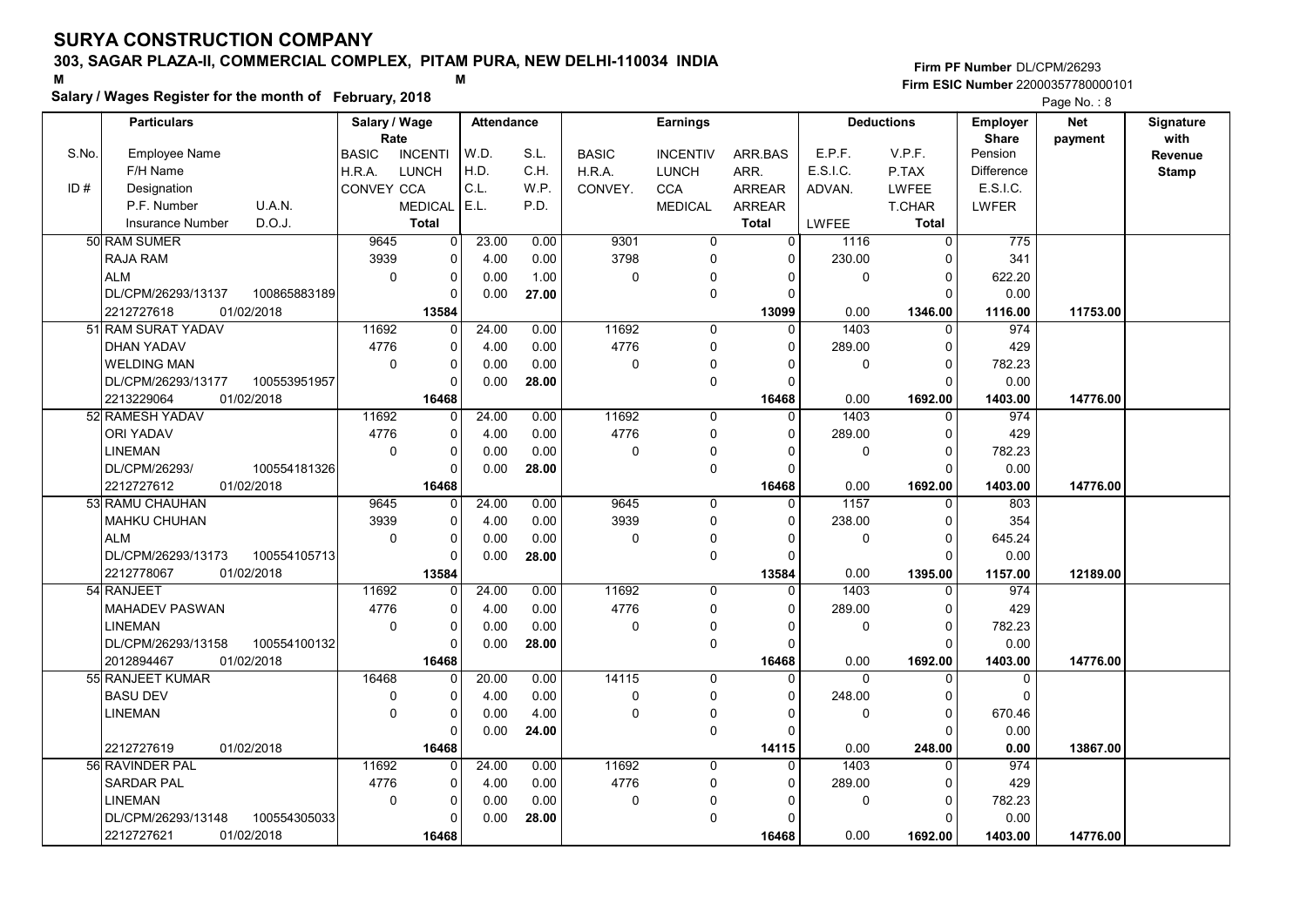### Salary / Wages Register for the month of February, 2018

#### Firm PF Number DL/CPM/26293 M<br>M Firm ESIC Number 22000357780000101

|       | <b>Particulars</b>                 | Salary / Wage        |                | <b>Attendance</b> |       |              | <b>Earnings</b> |                |          | <b>Deductions</b> | Employer                | <b>Net</b> | Signature       |
|-------|------------------------------------|----------------------|----------------|-------------------|-------|--------------|-----------------|----------------|----------|-------------------|-------------------------|------------|-----------------|
| S.No. | Employee Name                      | Rate<br><b>BASIC</b> | <b>INCENTI</b> | W.D.              | S.L.  | <b>BASIC</b> | <b>INCENTIV</b> | ARR.BAS        | E.P.F.   | V.P.F.            | <b>Share</b><br>Pension | payment    | with<br>Revenue |
|       | F/H Name                           | H.R.A.               | <b>LUNCH</b>   | H.D.              | C.H.  | H.R.A.       | LUNCH           | ARR.           | E.S.I.C. | P.TAX             | <b>Difference</b>       |            | <b>Stamp</b>    |
| ID#   | Designation                        | CONVEY CCA           |                | C.L.              | W.P.  | CONVEY.      | <b>CCA</b>      | <b>ARREAR</b>  | ADVAN.   | <b>LWFEE</b>      | E.S.I.C.                |            |                 |
|       | U.A.N.<br>P.F. Number              |                      | <b>MEDICAL</b> | E.L.              | P.D.  |              | <b>MEDICAL</b>  | <b>ARREAR</b>  |          | T.CHAR            | LWFER                   |            |                 |
|       | D.O.J.<br><b>Insurance Number</b>  |                      | <b>Total</b>   |                   |       |              |                 | <b>Total</b>   | LWFEE    | <b>Total</b>      |                         |            |                 |
|       | 57 SACHIN KUMAR SHARMA             | 17040                | $\mathbf 0$    | 24.00             | 0.00  | 17040        | 0               | $\overline{0}$ | 0        | $\mathbf 0$       | $\mathbf 0$             |            |                 |
|       | <b>SH.NARESH SHARMA</b>            | 6960                 | 0              | 4.00              | 0.00  | 6960         | 0               | $\Omega$       | 0.00     | $\Omega$          | $\mathbf 0$             |            |                 |
|       | <b>SUPERVISOR</b>                  | $\Omega$             | 0              | 0.00              | 0.00  | $\mathbf 0$  | $\Omega$        | $\Omega$       | $\Omega$ | $\Omega$          | 0.00                    |            |                 |
|       |                                    |                      | $\Omega$       | 0.00              | 28.00 |              | $\mathbf 0$     | $\Omega$       |          | $\Omega$          | 0.00                    |            |                 |
|       | <b>EXEMPTED</b><br>$\frac{1}{2}$   |                      | 24000          |                   |       |              |                 | 24000          | 0.00     | 0.00              | 0.00                    | 24000.00   |                 |
|       | 58 SACHIN RUHELA                   | 9645                 | $\mathbf 0$    | 24.00             | 0.00  | 9645         | 0               | $\mathbf{0}$   | 1157     | $\mathbf 0$       | 803                     |            |                 |
|       | LAXMAN SINGH RUHELA                | 3939                 | $\mathbf 0$    | 4.00              | 0.00  | 3939         | $\mathbf 0$     | 0              | 238.00   | $\Omega$          | 354                     |            |                 |
|       | <b>ALM</b>                         | $\Omega$             | 0              | 0.00              | 0.00  | $\mathbf 0$  | $\mathbf 0$     | $\Omega$       | 0        | $\Omega$          | 645.24                  |            |                 |
|       | DL/CPM/26293/13143<br>100554085865 |                      | $\Omega$       | 0.00              | 28.00 |              | $\mathbf 0$     | $\Omega$       |          | $\Omega$          | 0.00                    |            |                 |
|       | 2212778081<br>01/02/2018           |                      | 13584          |                   |       |              |                 | 13584          | 0.00     | 1395.00           | 1157.00                 | 12189.00   |                 |
|       | 59 SANDEEP KUMAR                   | 9645                 | 0              | 24.00             | 0.00  | 9645         | $\mathbf 0$     | $\mathbf 0$    | 1157     | 0                 | 803                     |            |                 |
|       | <b>ROHTASH SINGH</b>               | 3939                 | 0              | 4.00              | 0.00  | 3939         | $\mathbf 0$     | $\Omega$       | 238.00   | $\Omega$          | 354                     |            |                 |
|       | <b>ALM</b>                         | $\Omega$             | $\mathbf 0$    | 0.00              | 0.00  | $\Omega$     | $\mathbf 0$     | $\Omega$       | 0        | $\Omega$          | 645.24                  |            |                 |
|       | DL/CPM/26293/13215<br>100554284008 |                      | $\mathbf 0$    | 0.00              | 28.00 |              | $\mathbf 0$     | $\Omega$       |          | $\Omega$          | 0.00                    |            |                 |
|       | 1013583465<br>01/02/2018           |                      | 13584          |                   |       |              |                 | 13584          | 0.00     | 1395.00           | 1157.00                 | 12189.00   |                 |
|       | 60 SANJAY                          | 9645                 | $\mathbf 0$    | 24.00             | 0.00  | 9645         | $\mathbf 0$     | $\Omega$       | 1157     | $\mathbf 0$       | 803                     |            |                 |
|       | <b>BISHAMBER SINGH</b>             | 3939                 | $\mathbf 0$    | 4.00              | 0.00  | 3939         | $\mathbf 0$     | $\Omega$       | 238.00   | $\mathbf 0$       | 354                     |            |                 |
|       | <b>ALM</b>                         | $\Omega$             | $\Omega$       | 0.00              | 0.00  | $\mathbf 0$  | 0               | $\Omega$       | 0        | $\Omega$          | 645.24                  |            |                 |
|       | 101024970257<br>DL/CPM/26293/13207 |                      | $\Omega$       | 0.00              | 28.00 |              | $\mathbf 0$     | $\Omega$       |          | $\Omega$          | 0.00                    |            |                 |
|       | 1013583422<br>01/02/2018           |                      | 13584          |                   |       |              |                 | 13584          | 0.00     | 1395.00           | 1157.00                 | 12189.00   |                 |
|       | 61 SARVAN PAL                      | 9645                 | $\mathbf 0$    | 24.00             | 0.00  | 9645         | $\mathbf 0$     | $\mathbf{0}$   | 1157     | $\Omega$          | 803                     |            |                 |
|       | <b>RAM SAGAR</b>                   | 3939                 | $\mathbf 0$    | 4.00              | 0.00  | 3939         | $\mathbf 0$     | $\Omega$       | 238.00   | $\Omega$          | 354                     |            |                 |
|       | <b>ALM</b>                         | $\mathbf 0$          | 0              | 0.00              | 0.00  | 0            | 0               | 0              | 0        | $\mathbf 0$       | 645.24                  |            |                 |
|       | DL/CPM/26293/13203<br>100879959745 |                      | $\Omega$       | 0.00              | 28.00 |              | $\mathbf 0$     | $\Omega$       |          | $\Omega$          | 0.00                    |            |                 |
|       | 01/02/2018<br>1013585115           |                      | 13584          |                   |       |              |                 | 13584          | 0.00     | 1395.00           | 1157.00                 | 12189.00   |                 |
|       | 62 SATPAL RANGEELA                 | 11692                | $\Omega$       | 24.00             | 0.00  | 11692        | $\Omega$        | $\Omega$       | 1403     | $\mathbf 0$       | 974                     |            |                 |
|       | OMI                                | 4776                 | $\mathbf 0$    | 4.00              | 0.00  | 4776         | 0               | $\Omega$       | 289.00   | $\mathbf 0$       | 429                     |            |                 |
|       | <b>LINEMAN</b>                     | $\mathbf 0$          | 0              | 0.00              | 0.00  | 0            | $\mathbf 0$     | 0              | 0        | $\mathbf 0$       | 782.23                  |            |                 |
|       | DL/CPM/26293/13182<br>100865016247 |                      | $\Omega$       | 0.00              | 28.00 |              | $\mathbf 0$     | $\Omega$       |          | $\Omega$          | 0.00                    |            |                 |
|       | 2212778090<br>01/02/2018           |                      | 16468          |                   |       |              |                 | 16468          | 0.00     | 1692.00           | 1403.00                 | 14776.00   |                 |
|       | 63 SATYA NARAYAN                   | 9645                 | 0              | 24.00             | 0.00  | 9645         | $\mathbf 0$     | $\Omega$       | 1157     | $\Omega$          | 803                     |            |                 |
|       | <b>DEVTADIN</b>                    | 3939                 | $\mathbf 0$    | 4.00              | 0.00  | 3939         | $\mathbf 0$     | 0              | 238.00   | $\Omega$          | 354                     |            |                 |
|       | <b>ALM</b>                         | $\mathbf 0$          | $\pmb{0}$      | 0.00              | 0.00  | 0            | $\mathbf{0}$    | O              | 0        | $\Omega$          | 645.24                  |            |                 |
|       | DL/CPM/26293/13138<br>100553951612 |                      | $\Omega$       | 0.00              | 28.00 |              | $\mathbf{0}$    | $\Omega$       |          | $\Omega$          | 0.00                    |            |                 |
|       | 2212727623<br>01/02/2018           |                      | 13584          |                   |       |              |                 | 13584          | 0.00     | 1395.00           |                         | 12189.00   |                 |
|       |                                    |                      |                |                   |       |              |                 |                |          |                   | 1157.00                 |            |                 |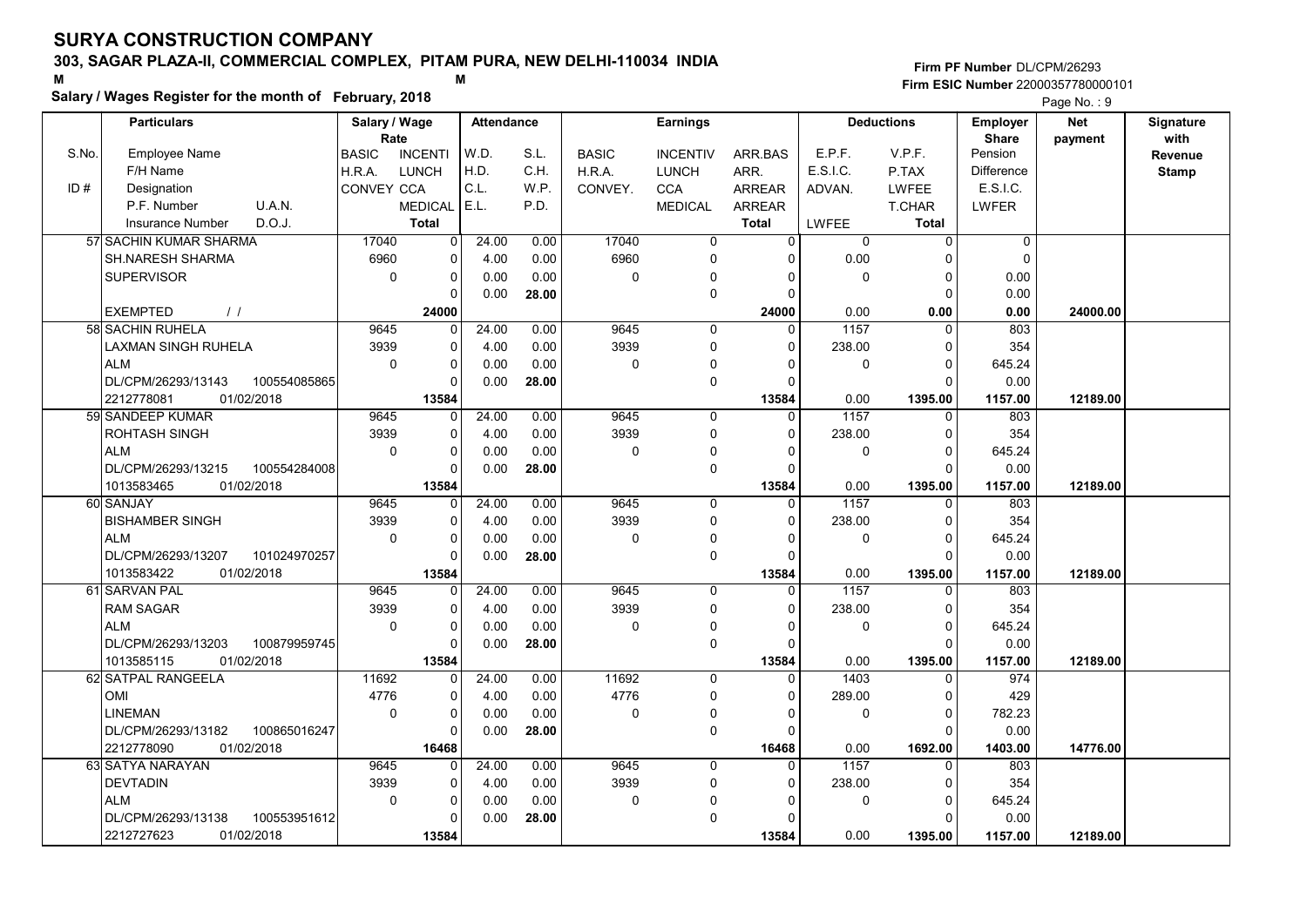### Salary / Wages Register for the month of February, 2018

|       | Salary / Wages Register for the month of February, 2018 |                                |                |                   |       |              |                 |                |                   |                   |              | Page No.: 10 |                  |
|-------|---------------------------------------------------------|--------------------------------|----------------|-------------------|-------|--------------|-----------------|----------------|-------------------|-------------------|--------------|--------------|------------------|
|       | <b>Particulars</b>                                      | Salary / Wage                  |                | <b>Attendance</b> |       |              | <b>Earnings</b> |                |                   | <b>Deductions</b> | Employer     | <b>Net</b>   | <b>Signature</b> |
|       |                                                         | Rate                           |                |                   |       |              |                 |                |                   |                   | <b>Share</b> | payment      | with             |
| S.No. | <b>Employee Name</b>                                    | <b>INCENTI</b><br><b>BASIC</b> |                | W.D.              | S.L.  | <b>BASIC</b> | <b>INCENTIV</b> | ARR.BAS        | E.P.F.            | V.P.F.            | Pension      |              | Revenue          |
|       | F/H Name                                                | H.R.A.<br><b>LUNCH</b>         |                | H.D.              | C.H.  | H.R.A.       | <b>LUNCH</b>    | ARR.           | E.S.I.C.          | P.TAX             | Difference   |              | <b>Stamp</b>     |
| ID#   | Designation                                             | <b>CONVEY CCA</b>              |                | C.L.              | W.P.  | CONVEY.      | <b>CCA</b>      | <b>ARREAR</b>  | ADVAN.            | <b>LWFEE</b>      | E.S.I.C.     |              |                  |
|       | U.A.N.<br>P.F. Number                                   | <b>MEDICAL</b>                 |                | E.L.              | P.D.  |              | <b>MEDICAL</b>  | <b>ARREAR</b>  |                   | <b>T.CHAR</b>     | <b>LWFER</b> |              |                  |
|       | D.O.J.<br>Insurance Number                              | <b>Total</b>                   |                |                   |       |              |                 | <b>Total</b>   | <b>LWFEE</b>      | <b>Total</b>      |              |              |                  |
|       | 64 SHIV KUMAR                                           | 11692                          | $\overline{0}$ | 24.00             | 0.00  | 11692        | $\overline{0}$  | $\overline{0}$ | 1403              | $\overline{0}$    | 974          |              |                  |
|       | LAXMAN PRASAD                                           | 4776                           | 0              | 4.00              | 0.00  | 4776         | 0               | $\Omega$       | 289.00            | $\Omega$          | 429          |              |                  |
|       | LINEMAN                                                 | $\mathbf 0$                    | 0              | 0.00              | 0.00  | $\mathbf 0$  | 0               | $\Omega$       | $\mathbf 0$       | $\mathbf 0$       | 782.23       |              |                  |
|       | DL/CPM/26293/13166<br>100554085590                      |                                | 0              | 0.00              | 28.00 |              | 0               | $\Omega$       |                   | $\Omega$          | 0.00         |              |                  |
|       | 2212727626<br>01/02/2018                                |                                | 16468          |                   |       |              |                 | 16468          | 0.00              | 1692.00           | 1403.00      | 14776.00     |                  |
|       | 65 SHIV NARAYAN                                         | 11692                          | O              | 24.00             | 0.00  | 11692        | 0               | $\Omega$       | 1403              | $\mathbf 0$       | 974          |              |                  |
|       | KALLU                                                   | 4776                           | 0              | 4.00              | 0.00  | 4776         | 0               | 0              | 289.00            | 0                 | 429          |              |                  |
|       | <b>LINEMAN</b>                                          | $\mathbf 0$                    | 0              | 0.00              | 0.00  | $\mathbf 0$  | 0               | $\Omega$       | $\mathbf 0$       | $\Omega$          | 782.23       |              |                  |
|       | DL/CPM/26293/13139<br>100554040850                      |                                | $\Omega$       | 0.00              | 28.00 |              | 0               | $\Omega$       |                   | $\Omega$          | 0.00         |              |                  |
|       | 2212727628<br>01/02/2018                                |                                | 16468          |                   |       |              |                 | 16468          | 0.00              | 1692.00           | 1403.00      | 14776.00     |                  |
|       | 66 SHREE CHAND                                          | 9645                           | 0              | 24.00             | 0.00  | 9645         | 0               | $\Omega$       | $\overline{1157}$ | $\Omega$          | 803          |              |                  |
|       | <b>HARGYAN SINGH</b>                                    | 3939                           | 0              | 4.00              | 0.00  | 3939         | 0               | $\Omega$       | 238.00            | $\Omega$          | 354          |              |                  |
|       | <b>ALM</b>                                              | $\Omega$                       | $\Omega$       | 0.00              | 0.00  | $\Omega$     | 0               | $\Omega$       | $\mathbf{0}$      | $\Omega$          | 645.24       |              |                  |
|       | DL/CPM/26293/13168<br>100553999510                      |                                | 0              | 0.00              | 28.00 |              | 0               | $\Omega$       |                   | $\Omega$          | 0.00         |              |                  |
|       | 2212727630<br>01/02/2018                                |                                | 13584          |                   |       |              |                 | 13584          | 0.00              | 1395.00           | 1157.00      | 12189.00     |                  |
|       | 67 SHRIDHAR                                             | 16468                          | $\Omega$       | 24.00             | 0.00  | 16468        | $\Omega$        | $\Omega$       | $\Omega$          | $\Omega$          | 0            |              |                  |
|       | SH GANESH YADAV                                         | 0                              | 0              | 4.00              | 0.00  | $\pmb{0}$    | 0               | $\Omega$       | 289.00            | $\Omega$          | $\Omega$     |              |                  |
|       | <b>FOREMAN</b>                                          | $\mathbf 0$                    | 0              | 0.00              | 0.00  | $\mathbf 0$  | $\Omega$        | $\Omega$       | $\mathbf 0$       | $\mathbf 0$       | 782.23       |              |                  |
|       |                                                         |                                | O              | 0.00              | 28.00 |              | 0               | $\Omega$       |                   | $\Omega$          | 0.00         |              |                  |
|       | 2212727631<br>01/02/2018                                |                                | 16468          |                   |       |              |                 | 16468          | 0.00              | 289.00            | 0.00         | 16179.00     |                  |
|       | 68 SHYAM LAL                                            | 11692                          | 0              | 24.00             | 0.00  | 11692        | 0               | $\Omega$       | 1403              | $\Omega$          | 974          |              |                  |
|       | <b>CHANDER BHAN</b>                                     | 4776                           | 0              | 4.00              | 0.00  | 4776         | 0               | $\Omega$       | 289.00            | $\Omega$          | 429          |              |                  |
|       | <b>LINEMAN</b>                                          | $\Omega$                       | 0              | 0.00              | 0.00  | $\Omega$     | 0               | $\Omega$       | 0                 | $\Omega$          | 782.23       |              |                  |
|       | DL/CPM/26293/13155<br>100553926068                      |                                | 0              | 0.00              | 28.00 |              | 0               | $\Omega$       |                   | $\Omega$          | 0.00         |              |                  |
|       | 2212731715<br>01/02/2018                                |                                | 16468          |                   |       |              |                 | 16468          | 0.00              | 1692.00           | 1403.00      | 14776.00     |                  |
|       | 69 SIVASANKAR                                           | 9645                           | 0              | 24.00             | 0.00  | 9645         | $\Omega$        | $\Omega$       | 1157              | $\mathbf{0}$      | 803          |              |                  |
|       | <b>DEVTA DEEN</b>                                       | 3939                           | 0              | 4.00              | 0.00  | 3939         | 0               | $\Omega$       | 238.00            | $\Omega$          | 354          |              |                  |
|       | <b>ALM</b>                                              | $\Omega$                       | 0              | 0.00              | 0.00  | $\mathbf 0$  | 0               | $\Omega$       | $\mathbf 0$       | $\Omega$          | 645.24       |              |                  |
|       | DL/CPM/26293/13195<br>100553951599                      |                                | $\Omega$       | 0.00              | 28.00 |              | 0               | $\Omega$       |                   | $\Omega$          | 0.00         |              |                  |
|       | 2214020859<br>01/02/2018                                |                                | 13584          |                   |       |              |                 | 13584          | 0.00              | 1395.00           | 1157.00      | 12189.00     |                  |
|       | 70 SOMPAL SINGH                                         | 9645                           | 0              | 24.00             | 0.00  | 9645         | $\Omega$        | 0              | 1157              | $\Omega$          | 803          |              |                  |
|       | <b>TOTA RAM</b>                                         | 3939                           | 0              | 4.00              | 0.00  | 3939         | 0               | $\Omega$       | 238.00            | $\Omega$          | 354          |              |                  |
|       | <b>ALM</b>                                              | $\mathbf 0$                    | 0              | 0.00              | 0.00  | $\mathbf 0$  | $\mathbf 0$     | 0              | $\mathbf 0$       | $\Omega$          | 645.24       |              |                  |
|       | DL/CPM/26293/13180<br>100554397744                      |                                | $\Omega$       | 0.00              | 28.00 |              | 0               | $\Omega$       |                   | $\Omega$          | 0.00         |              |                  |
|       | 2212727633<br>01/02/2018                                |                                | 13584          |                   |       |              |                 | 13584          | 0.00              | 1395.00           | 1157.00      | 12189.00     |                  |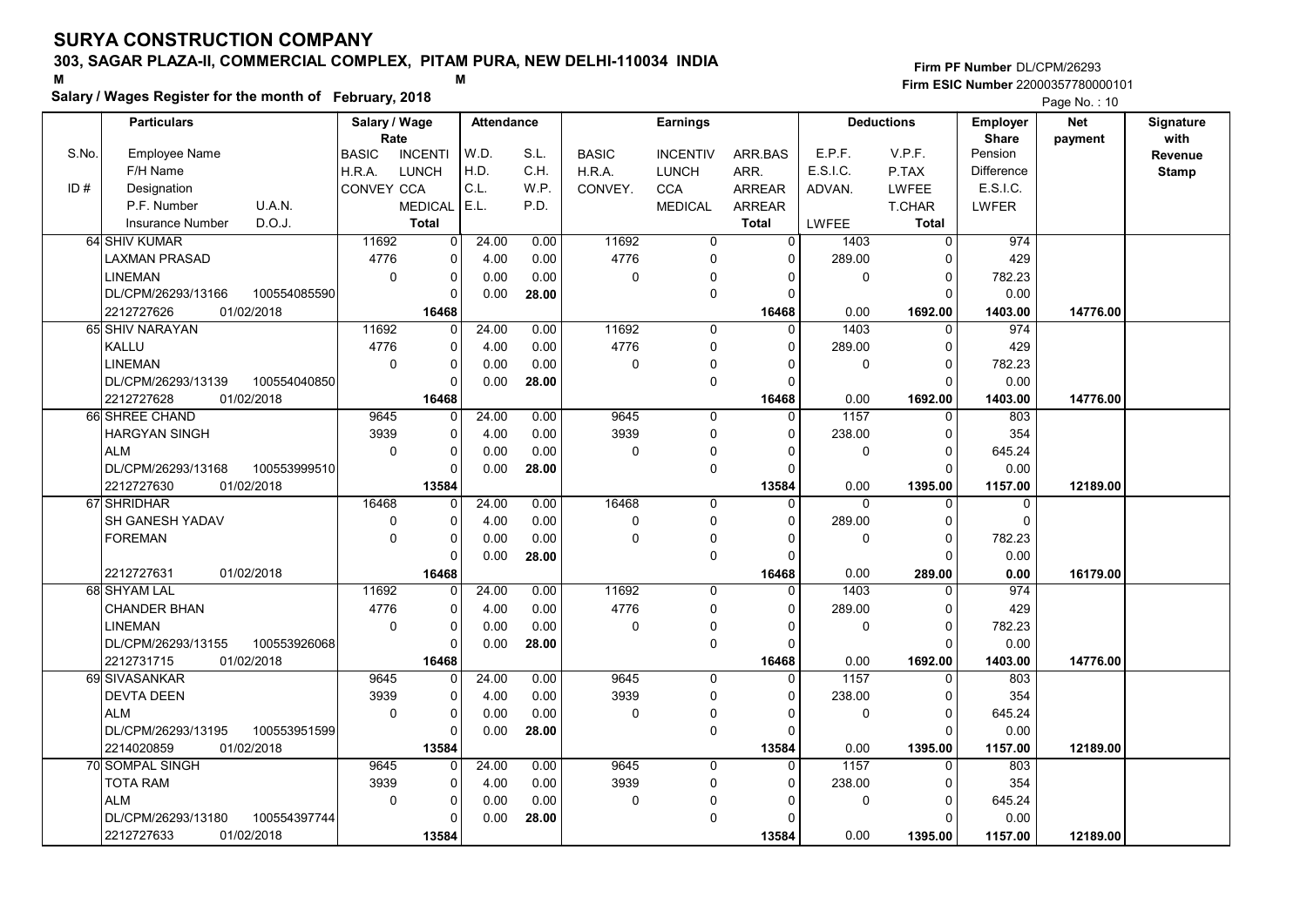### Salary / Wages Register for the month of February, 2018

#### Firm PF Number DL/CPM/26293 M<br>M Firm ESIC Number 22000357780000101

|       | <b>Particulars</b>                   | Salary / Wage<br>Rate |                | <b>Attendance</b> |              |              | <b>Earnings</b> |                   |                  | <b>Deductions</b>      | Employer<br><b>Share</b> | <b>Net</b> | Signature<br>with |
|-------|--------------------------------------|-----------------------|----------------|-------------------|--------------|--------------|-----------------|-------------------|------------------|------------------------|--------------------------|------------|-------------------|
| S.No. | Employee Name                        | <b>BASIC</b>          | <b>INCENTI</b> | W.D.              | S.L.         | <b>BASIC</b> | <b>INCENTIV</b> | ARR.BAS           | E.P.F.           | V.P.F.                 | Pension                  | payment    | Revenue           |
|       | F/H Name                             | H.R.A.                | <b>LUNCH</b>   | H.D.              | C.H.         | H.R.A.       | <b>LUNCH</b>    | ARR.              | E.S.I.C.         | P.TAX                  | <b>Difference</b>        |            | <b>Stamp</b>      |
| ID#   | Designation                          | CONVEY CCA            |                | C.L.              | W.P.         | CONVEY.      | <b>CCA</b>      | <b>ARREAR</b>     | ADVAN.           | <b>LWFEE</b>           | E.S.I.C.                 |            |                   |
|       | U.A.N.<br>P.F. Number                |                       | <b>MEDICAL</b> | E.L.              | P.D.         |              | <b>MEDICAL</b>  | <b>ARREAR</b>     |                  | <b>T.CHAR</b>          | LWFER                    |            |                   |
|       | D.O.J.<br><b>Insurance Number</b>    |                       | <b>Total</b>   |                   |              |              |                 | <b>Total</b>      | <b>LWFEE</b>     | <b>Total</b>           |                          |            |                   |
|       | 71 SONE LAL                          | 9645                  | 0              | 24.00             | 0.00         | 9645         | 0               | $\overline{0}$    | 1157             | $\mathbf 0$            | 803                      |            |                   |
|       | <b>JAGDISH PRASAD</b>                | 3939                  | 0              | 4.00              | 0.00         | 3939         | 0               | 0                 | 238.00           | $\Omega$               | 354                      |            |                   |
|       | <b>ALM</b>                           | $\mathbf 0$           | 0              | 0.00              | 0.00         | $\mathbf 0$  | 0               | 0                 | $\mathbf 0$      | $\Omega$               | 645.24                   |            |                   |
|       | DL/CPM/26293/13176<br>100554016682   |                       | $\Omega$       | 0.00              | 28.00        |              | 0               | $\Omega$          |                  | $\Omega$               | 0.00                     |            |                   |
|       | 2212815710<br>01/02/2018             |                       | 13584          |                   |              |              |                 | 13584             | 0.00             | 1395.00                | 1157.00                  | 12189.00   |                   |
|       | 72 SONU                              | 11692                 | $\Omega$       | 24.00             | 0.00         | 11692        | $\mathbf 0$     | $\Omega$          | 1403             | $\mathbf 0$            | 974                      |            |                   |
|       | <b>JAYPAL</b>                        | 4776                  | 0              | 4.00              | 0.00         | 4776         | 0               | $\Omega$          | 289.00           | $\mathbf 0$            | 429                      |            |                   |
|       | <b>LINEMAN</b>                       | $\mathbf 0$           | 0              | 0.00              | 0.00         | $\mathbf 0$  | 0               | $\Omega$          | $\mathbf 0$      | $\mathbf 0$            | 782.23                   |            |                   |
|       | DL/CPM/26293/13210<br>101112215587   |                       | U              | 0.00              | 28.00        |              | 0               | 0                 |                  | $\mathbf 0$            | 0.00                     |            |                   |
|       | 1115089021<br>01/02/2018             |                       | 16468          |                   |              |              |                 | 16468             | 0.00             | 1692.00                | 1403.00                  | 14776.00   |                   |
|       | <b>73 SUBHASH SINGH</b>              | 11692                 | $\Omega$       | 24.00             | 0.00         | 11692        | $\mathbf 0$     | $\mathbf{0}$      | 1403             | $\mathbf 0$            | 974                      |            |                   |
|       | <b>BALWANT SINGH</b>                 | 4776                  | 0              | 4.00              | 0.00         | 4776         | 0               | 0                 | 289.00           | $\mathbf 0$            | 429                      |            |                   |
|       | <b>LINEMAN</b>                       | $\Omega$              | 0              | 0.00              | 0.00         | $\mathbf 0$  | 0               | $\Omega$          | 0                | $\mathbf 0$            | 782.23                   |            |                   |
|       | DL/CPM/26293/13174<br>100553895909   |                       | $\Omega$       | 0.00              | 28.00        |              | 0               | $\Omega$          |                  | $\Omega$               | 0.00                     |            |                   |
|       | 2212778099<br>01/02/2018             |                       | 16468          |                   |              |              |                 | 16468             | 0.00             | 1692.00                | 1403.00                  | 14776.00   |                   |
|       | 74 SUBHASH YADAV                     | 11692                 | $\Omega$       | 24.00             | 0.00         | 11692        | $\mathbf 0$     | $\Omega$          | 1403             | $\mathbf 0$            | 974                      |            |                   |
|       | <b>BANSU YADAV</b>                   | 4776                  | 0              | 4.00              | 0.00         | 4776         | 0               | $\Omega$          | 289.00           | $\mathbf 0$            | 429                      |            |                   |
|       | <b>LINEMAN</b>                       | $\mathbf 0$           | $\Omega$       | 0.00              | 0.00         | $\mathbf 0$  | 0               | $\Omega$          | 0                | $\Omega$               | 782.23                   |            |                   |
|       | DL/CPM/26293/13149<br>100859072541   |                       | $\Omega$       | 0.00              | 28.00        |              | 0               | $\Omega$          |                  | $\Omega$               | 0.00                     |            |                   |
|       | 2212731717<br>01/02/2018             |                       | 16468          |                   |              |              |                 | 16468             | 0.00             | 1692.00                | 1403.00                  | 14776.00   |                   |
|       | <b>75 SUKHBIR SINGH</b>              | 9645                  | $\Omega$       | 24.00             | 0.00         | 9645         | $\mathbf 0$     | $\Omega$          | 1157             | $\mathbf 0$            | 803                      |            |                   |
|       | VIJAY PAL SINGH                      | 3939                  | 0              | 4.00              | 0.00         | 3939         | 0               | 0                 | 238.00           | $\mathbf 0$            | 354                      |            |                   |
|       | <b>ALM</b>                           | $\Omega$              | $\Omega$       | 0.00              | 0.00         | $\Omega$     | 0               | $\Omega$          | $\mathbf 0$      | $\mathbf 0$            | 645.24                   |            |                   |
|       | 100554419717<br>DL/CPM/26293/13178   |                       | $\mathbf 0$    | 0.00              | 28.00        |              | 0               | $\Omega$          |                  | $\Omega$               | 0.00                     |            |                   |
|       | 1012769880<br>01/02/2018<br>76 SUMIT | 17040                 | 13584<br>0     | 24.00             | 0.00         | 17040        | $\Omega$        | 13584<br>$\Omega$ | 0.00<br>$\Omega$ | 1395.00                | 1157.00                  | 12189.00   |                   |
|       |                                      | 6960                  | 0              |                   |              | 6960         | 0               | $\Omega$          |                  | $\Omega$<br>$\Omega$   | $\mathbf 0$<br>$\Omega$  |            |                   |
|       | SH HARBIR SINGH CHAND                | $\mathbf 0$           | 0              | 4.00<br>0.00      | 0.00<br>0.00 | $\mathbf 0$  |                 | $\Omega$          | 0.00             | $\Omega$               | 0.00                     |            |                   |
|       | <b>SUPERVISOR</b>                    |                       | $\Omega$       | 0.00              |              |              | 0<br>$\Omega$   | $\Omega$          | 0                | $\mathbf{0}$           | 0.00                     |            |                   |
|       | <b>EXEMPTED</b><br>01/02/2018        |                       |                |                   | 28.00        |              |                 |                   | 0.00             |                        |                          |            |                   |
|       | 77 SUNIL                             | 11692                 | 24000<br>0     | 13.00             | 0.00         | 6264         | $\overline{0}$  | 24000<br>0        | 752              | 0.00<br>$\overline{0}$ | 0.00<br>522              | 24000.00   |                   |
|       | <b>RAM KUMAR</b>                     | 4776                  | 0              | 2.00              | 0.00         | 2559         | 0               | $\mathbf{0}$      | 155.00           | 0                      | 230                      |            |                   |
|       | <b>LINEMAN</b>                       | $\mathbf 0$           | 0              | 0.00              | 13.00        | $\mathbf 0$  | 0               | $\mathbf{0}$      | 0                | $\mathbf 0$            | 419.09                   |            |                   |
|       | 100458417024<br>DL/CPM/26293/13211   |                       | 0              | 0.00              | 15.00        |              | $\Omega$        | $\Omega$          |                  | $\Omega$               | 0.00                     |            |                   |
|       | 1013742900<br>01/02/2018             |                       | 16468          |                   |              |              |                 | 8823              | 0.00             | 907.00                 | 752.00                   | 7916.00    |                   |
|       |                                      |                       |                |                   |              |              |                 |                   |                  |                        |                          |            |                   |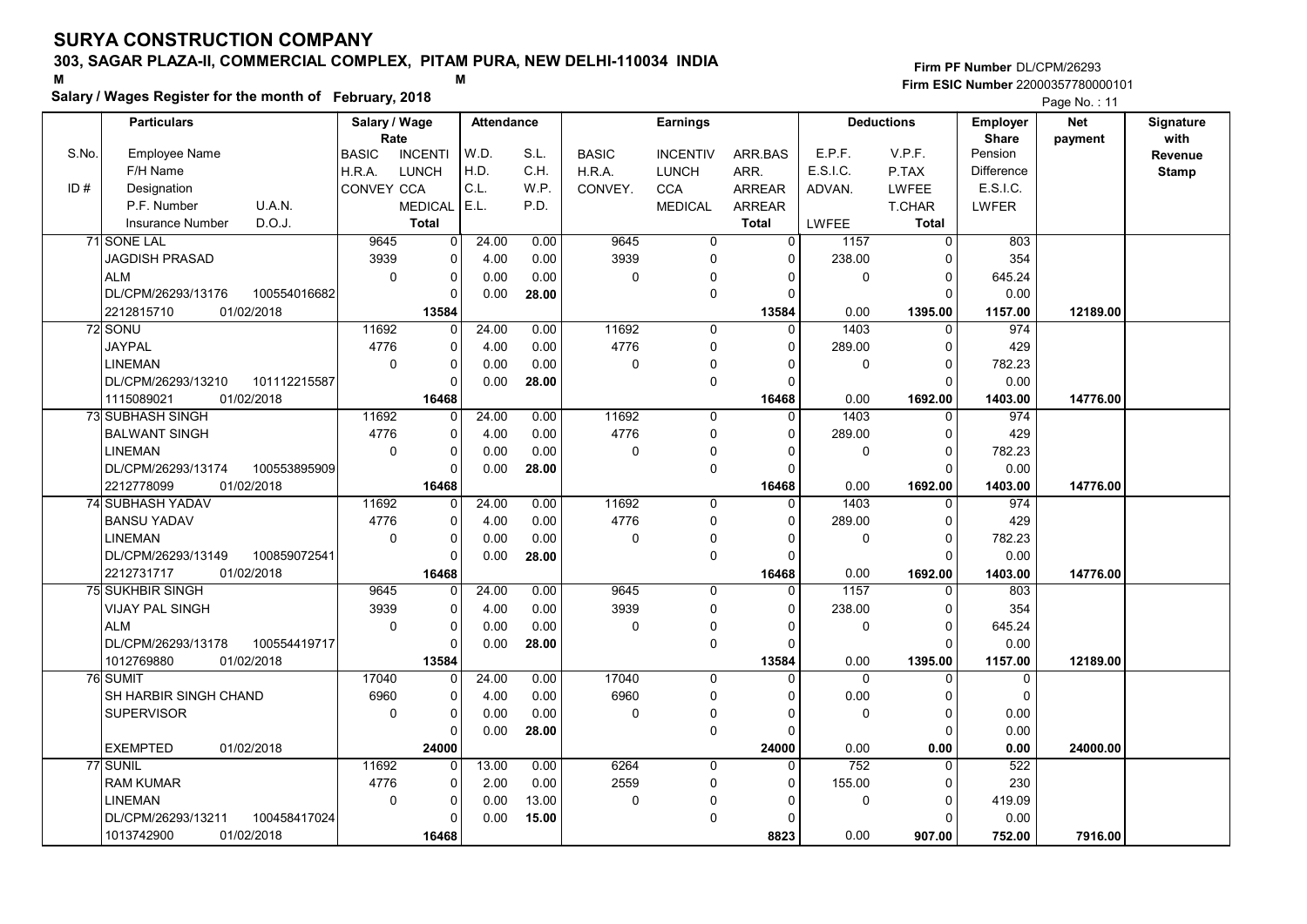### Salary / Wages Register for the month of February, 2018

Firm PF Number DL/CPM/26293 M<br>M Firm ESIC Number 22000357780000101

|       | <b>Particulars</b>                 | Salary / Wage        |                | <b>Attendance</b> |       |                | <b>Earnings</b> |                |          | <b>Deductions</b> | Employer                | <b>Net</b> | Signature       |
|-------|------------------------------------|----------------------|----------------|-------------------|-------|----------------|-----------------|----------------|----------|-------------------|-------------------------|------------|-----------------|
| S.No. | <b>Employee Name</b>               | Rate<br><b>BASIC</b> | <b>INCENTI</b> | W.D.              | S.L.  | <b>BASIC</b>   | <b>INCENTIV</b> | ARR.BAS        | E.P.F.   | V.P.F.            | <b>Share</b><br>Pension | payment    | with<br>Revenue |
|       | F/H Name                           | H.R.A.               | <b>LUNCH</b>   | H.D.              | C.H.  | H.R.A.         | <b>LUNCH</b>    | ARR.           | E.S.I.C. | P.TAX             | <b>Difference</b>       |            | <b>Stamp</b>    |
| ID#   | Designation                        | CONVEY CCA           |                | C.L.              | W.P.  | CONVEY.        | <b>CCA</b>      | <b>ARREAR</b>  | ADVAN.   | <b>LWFEE</b>      | E.S.I.C.                |            |                 |
|       | U.A.N.<br>P.F. Number              |                      | <b>MEDICAL</b> | E.L.              | P.D.  |                | <b>MEDICAL</b>  | ARREAR         |          | T.CHAR            | LWFER                   |            |                 |
|       | D.O.J.<br><b>Insurance Number</b>  |                      | <b>Total</b>   |                   |       |                |                 | <b>Total</b>   | LWFEE    | <b>Total</b>      |                         |            |                 |
|       |                                    |                      |                |                   |       |                |                 |                |          |                   |                         |            |                 |
|       | <b>78 SURENDER KUMAR</b>           | 11692                | $\overline{0}$ | 24.00             | 0.00  | 11692          | $\mathbf 0$     | $\overline{0}$ | 1403     | $\mathbf 0$       | 974                     |            |                 |
|       | <b>BABU RAM PAL</b>                | 4776                 | 0              | 4.00              | 0.00  | 4776           | 0               | 0              | 289.00   | $\Omega$          | 429                     |            |                 |
|       | <b>LINEMAN</b>                     | $\mathbf 0$          | 0              | 0.00              | 0.00  | 0              | 0               | $\Omega$       | 0        | $\mathbf 0$       | 782.23                  |            |                 |
|       | DL/CPM/26293/13146<br>100553885497 |                      | $\Omega$       | 0.00              | 28.00 |                | $\mathbf 0$     | $\Omega$       |          | $\Omega$          | 0.00                    |            |                 |
|       | 1013668674<br>01/02/2018           |                      | 16468          |                   |       |                |                 | 16468          | 0.00     | 1692.00           | 1403.00                 | 14776.00   |                 |
|       | 79 SURENDRA YADAV                  | 11692                | $\Omega$       | 11.00             | 0.00  | 5428           | $\Omega$        | $\Omega$       | 651      | $\Omega$          | 452                     |            |                 |
|       | <b>JANARDAN</b>                    | 4776                 | 0              | 2.00              | 0.00  | 2217           | $\mathbf 0$     | $\Omega$       | 134.00   | $\mathbf 0$       | 199                     |            |                 |
|       | <b>LINEMAN</b>                     | $\mathbf 0$          | 0              | 0.00              | 15.00 | 0              | $\mathbf{0}$    | $\Omega$       | 0        | $\overline{0}$    | 363.14                  |            |                 |
|       | DL/CPM/26293/12810<br>101167791616 |                      | $\Omega$       | 0.00              | 13.00 |                | $\mathbf 0$     | 0              |          | $\Omega$          | 0.00                    |            |                 |
|       | 2214309340<br>01/08/2017           |                      | 16468          |                   |       |                |                 | 7645           | 0.00     | 785.00            | 651.00                  | 6860.00    |                 |
|       | 80 SURESH PAL                      | 9645                 | $\Omega$       | 24.00             | 0.00  | 9645           | 0               | $\Omega$       | 1157     | 0                 | 803                     |            |                 |
|       | <b>RAM SAWROOP</b>                 | 3939                 | 0              | 4.00              | 0.00  | 3939           | $\mathbf{0}$    | $\Omega$       | 238.00   | $\Omega$          | 354                     |            |                 |
|       | <b>ALM</b>                         | $\mathbf 0$          | 0              | 0.00              | 0.00  | 0              | 0               | $\Omega$       | 0        | $\mathbf 0$       | 645.24                  |            |                 |
|       | DL/CPM/26293/13214<br>100554245775 |                      | $\Omega$       | 0.00              | 28.00 |                | $\mathbf 0$     | $\Omega$       |          | $\Omega$          | 0.00                    |            |                 |
|       | 2109869987<br>01/02/2018           |                      | 13584          |                   |       |                |                 | 13584          | 0.00     | 1395.00           | 1157.00                 | 12189.00   |                 |
|       | <b>81 SUSHIL KUMAR</b>             | 11692                | $\Omega$       | 24.00             | 0.00  | 11692          | $\mathbf 0$     | $\Omega$       | 1403     | $\Omega$          | 974                     |            |                 |
|       | <b>KRISHAN PAL</b>                 | 4776                 | 0              | 4.00              | 0.00  | 4776           | $\mathbf 0$     | $\Omega$       | 289.00   | $\Omega$          | 429                     |            |                 |
|       | <b>LINEMAN</b>                     | $\Omega$             | $\Omega$       | 0.00              | 0.00  | $\Omega$       | $\mathbf 0$     | $\Omega$       | 0        | $\Omega$          | 782.23                  |            |                 |
|       | DL/CPM/26293/13169<br>100554061363 |                      | $\Omega$       | 0.00              | 28.00 |                | $\mathbf 0$     | $\Omega$       |          | $\Omega$          | 0.00                    |            |                 |
|       | 2212727635<br>01/02/2018           |                      | 16468          |                   |       |                |                 | 16468          | 0.00     | 1692.00           | 1403.00                 | 14776.00   |                 |
|       | 82 TARANJET SINGH                  | 9645                 | 0              | 23.00             | 0.00  | 9301           | $\mathbf 0$     | $\Omega$       | 1116     | $\Omega$          | $\overline{775}$        |            |                 |
|       | <b>VARENDER SINGH</b>              | 3939                 | 0              | 4.00              | 0.00  | 3798           | $\mathbf 0$     | $\Omega$       | 230.00   | $\Omega$          | 341                     |            |                 |
|       | <b>ALM</b>                         | $\mathbf 0$          | 0              | 0.00              | 1.00  | 0              | 0               | $\Omega$       | 0        | $\mathbf 0$       | 622.20                  |            |                 |
|       | DL/CPM/26293/13209<br>101070380599 |                      | $\Omega$       | 0.00              | 27.00 |                | $\mathbf 0$     | $\Omega$       |          | $\Omega$          | 0.00                    |            |                 |
|       | 01/02/2018<br>1115054642           |                      | 13584          |                   |       |                |                 | 13099          | 0.00     | 1346.00           | 1116.00                 | 11753.00   |                 |
|       | 83 UDAY KUMAR                      | 11692                | $\Omega$       | 24.00             | 0.00  | 11692          | $\Omega$        | $\Omega$       | 1403     | $\Omega$          | 974                     |            |                 |
|       | <b>TEJU SAH</b>                    | 4776                 | 0              | 4.00              | 0.00  | 4776           | 0               | $\Omega$       | 289.00   | $\Omega$          | 429                     |            |                 |
|       | <b>LINEMAN</b>                     | $\mathbf 0$          | 0              | 0.00              | 0.00  | $\overline{0}$ | $\mathbf 0$     | 0              | 0        | $\Omega$          | 782.23                  |            |                 |
|       | DL/CPM/26293/13170<br>100554392617 |                      | 0              | 0.00              | 28.00 |                | $\mathbf 0$     | $\Omega$       |          | $\Omega$          | 0.00                    |            |                 |
|       | 2212727636<br>01/02/2018           |                      | 16468          |                   |       |                |                 | 16468          | 0.00     | 1692.00           | 1403.00                 | 14776.00   |                 |
|       | 84 UMESH YADAV                     | 9645                 | 0              | 19.00             | 0.00  | 7578           | 0               | $\mathbf 0$    | 909      | 0                 | 631                     |            |                 |
|       | <b>LAL CHAND</b>                   | 3939                 | 0              | 3.00              | 0.00  | 3095           | $\mathbf 0$     | $\Omega$       | 187.00   | 0                 | 278                     |            |                 |
|       | <b>ALM</b>                         | $\mathbf 0$          | 0              | 0.00              | 6.00  | 0              | $\mathbf{0}$    | $\Omega$       | 0        | $\Omega$          | 506.97                  |            |                 |
|       | DL/CPM/26293/13150<br>100554074851 |                      | U              | 0.00              |       |                | $\mathbf 0$     | $\Omega$       |          | $\Omega$          | 0.00                    |            |                 |
|       |                                    |                      |                |                   | 22.00 |                |                 |                |          |                   |                         |            |                 |
|       | 2212731721<br>01/02/2018           |                      | 13584          |                   |       |                |                 | 10673          | 0.00     | 1096.00           | 909.00                  | 9577.00    |                 |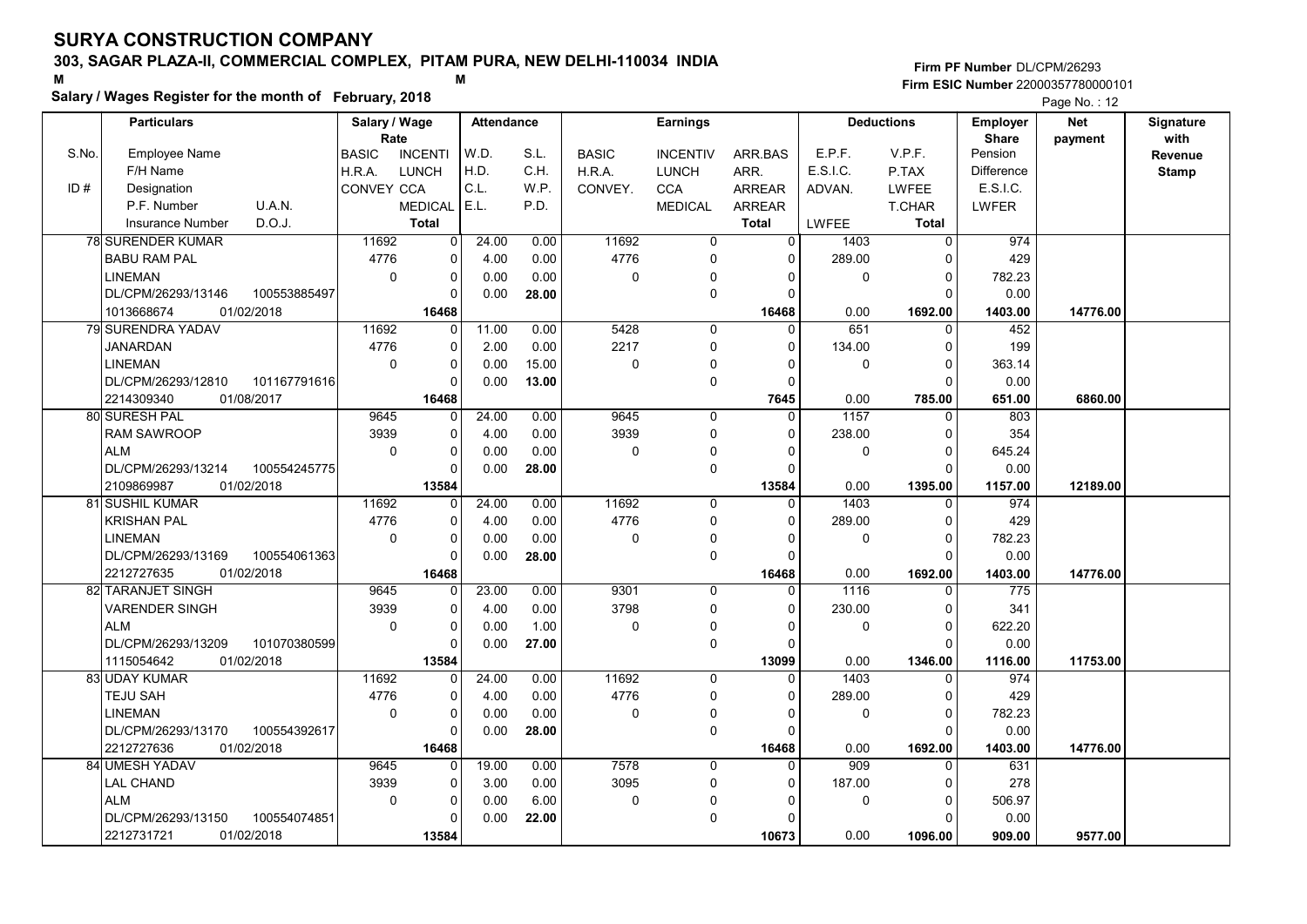### Salary / Wages Register for the month of February, 2018

|       | Salary / wages Register for the month of February, 2018 | Page No.: 13                   |                         |       |              |                 |                |                   |                |                   |            |                  |
|-------|---------------------------------------------------------|--------------------------------|-------------------------|-------|--------------|-----------------|----------------|-------------------|----------------|-------------------|------------|------------------|
|       | Particulars                                             | Salary / Wage                  | <b>Attendance</b>       |       |              | <b>Earnings</b> |                | <b>Deductions</b> |                | <b>Employer</b>   | <b>Net</b> | <b>Signature</b> |
|       |                                                         | Rate                           |                         |       |              |                 |                |                   | <b>Share</b>   | payment           | with       |                  |
| S.No. | <b>Employee Name</b>                                    | <b>BASIC</b><br><b>INCENTI</b> | W.D.                    | S.L.  | <b>BASIC</b> | <b>INCENTIV</b> | ARR BAS        | E.P.F.            | V.P.F.         | Pension           |            | Revenue          |
|       | F/H Name                                                | <b>LUNCH</b><br>H.R.A.         | H.D.                    | C.H.  | H.R.A.       | <b>LUNCH</b>    | ARR.           | E.S.I.C.          | P.TAX          | <b>Difference</b> |            | <b>Stamp</b>     |
| ID#   | Designation                                             | CONVEY CCA                     | C.L.                    | W.P.  | CONVEY.      | <b>CCA</b>      | <b>ARREAR</b>  | ADVAN.            | <b>LWFEE</b>   | E.S.I.C.          |            |                  |
|       | U.A.N.<br>P.F. Number                                   | <b>MEDICAL</b>                 | E.L.                    | P.D.  |              | <b>MEDICAL</b>  | <b>ARREAR</b>  |                   | <b>T.CHAR</b>  | <b>LWFER</b>      |            |                  |
|       | D.O.J.<br>Insurance Number                              | <b>Total</b>                   |                         |       |              |                 | <b>Total</b>   | <b>LWFEE</b>      | <b>Total</b>   |                   |            |                  |
|       | 85 VASHIST                                              | 9645                           | 24.00<br>$\overline{0}$ | 0.00  | 9645         | $\overline{0}$  | $\overline{0}$ | 1157              | $\overline{0}$ | 803               |            |                  |
|       | <b>RAM DARSH YADAV</b>                                  | 3939                           | 0<br>4.00               | 0.00  | 3939         | $\mathbf 0$     | $\Omega$       | 238.00            | $\Omega$       | 354               |            |                  |
|       | <b>ALM</b>                                              | $\mathbf 0$                    | 0<br>0.00               | 0.00  | 0            | $\mathbf 0$     | 0              | 0                 | $\Omega$       | 645.24            |            |                  |
|       | DL/CPM/26293/13152<br>100554239742                      |                                | $\Omega$<br>0.00        | 28.00 |              | $\mathbf 0$     | $\Omega$       |                   | $\Omega$       | 0.00              |            |                  |
|       | 2212778139<br>01/02/2018                                | 13584                          |                         |       |              |                 | 13584          | 0.00              | 1395.00        | 1157.00           | 12189.00   |                  |
|       | 86 VEER PAL                                             | 9645                           | 24.00<br>$\Omega$       | 0.00  | 9645         | $\mathbf 0$     | $\Omega$       | 1157              | $\Omega$       | 803               |            |                  |
|       | CHHOTE LAL                                              | 3939                           | 4.00<br>0               | 0.00  | 3939         | $\pmb{0}$       | $\Omega$       | 238.00            | $\Omega$       | 354               |            |                  |
|       | <b>ALM</b>                                              | $\mathbf 0$                    | 0.00<br>0               | 0.00  | $\mathbf 0$  | $\mathbf 0$     | $\Omega$       | 0                 | $\Omega$       | 645.24            |            |                  |
|       | DL/CPM/26293/13198<br>100553934950                      | $\Omega$                       | 0.00                    | 28.00 |              | $\mathbf 0$     | $\Omega$       |                   | $\Omega$       | 0.00              |            |                  |
|       | 01/02/2018<br>1013583474                                | 13584                          |                         |       |              |                 | 13584          | 0.00              | 1395.00        | 1157.00           | 12189.00   |                  |
|       | 87 VEERENDER PAL                                        | 9645                           | 24.00<br>0              | 0.00  | 9645         | $\mathbf 0$     | $\Omega$       | 1157              | $\mathbf 0$    | 803               |            |                  |
|       | <b>KEDARI PAL</b>                                       | 3939                           | 0<br>4.00               | 0.00  | 3939         | $\mathbf 0$     | $\Omega$       | 238.00            | $\Omega$       | 354               |            |                  |
|       | <b>ALM</b>                                              | $\Omega$                       | $\Omega$<br>0.00        | 0.00  | $\Omega$     | $\mathbf 0$     | $\Omega$       | $\Omega$          | $\Omega$       | 645.24            |            |                  |
|       | DL/CPM/26293/13204<br>100882123999                      |                                | 0.00<br>$\Omega$        | 28.00 |              | $\mathbf 0$     | $\Omega$       |                   | $\Omega$       | 0.00              |            |                  |
|       | 2212778145<br>01/02/2018                                | 13584                          |                         |       |              |                 | 13584          | 0.00              | 1395.00        | 1157.00           | 12189.00   |                  |
|       | 88 VIJAY KUMAR                                          | 11692                          | 24.00<br>$\overline{0}$ | 0.00  | 11692        | $\Omega$        | $\Omega$       | 1403              | $\Omega$       | 974               |            |                  |
|       | SIRJANAND SINGH                                         | 4776                           | 4.00<br>0               | 0.00  | 4776         | $\pmb{0}$       | $\Omega$       | 289.00            | $\Omega$       | 429               |            |                  |
|       | <b>LINEMAN</b>                                          | $\mathbf 0$                    | 0<br>0.00               | 0.00  | $\mathbf{0}$ | 0               | $\mathbf{0}$   | 0                 | 0              | 782.23            |            |                  |
|       | DL/CPM/26293/13151<br>100554356663                      |                                | 0.00<br>0               | 28.00 |              | $\mathbf 0$     | $\Omega$       |                   | $\Omega$       | 0.00              |            |                  |
|       | 2212731726<br>01/02/2018                                | 16468                          |                         |       |              |                 | 16468          | 0.00              | 1692.00        | 1403.00           | 14776.00   |                  |
|       | 89 VIMAL                                                | 9645                           | 24.00<br>0              | 0.00  | 9645         | $\mathbf 0$     | $\Omega$       | 1157              | $\mathbf{0}$   | 803               |            |                  |
|       | <b>RAM KUMAR</b>                                        | 3939                           | 0<br>4.00               | 0.00  | 3939         | $\mathbf 0$     | $\Omega$       | 238.00            | $\Omega$       | 354               |            |                  |
|       | <b>ALM</b>                                              | $\Omega$                       | 0.00<br>0               | 0.00  | $\Omega$     | $\mathbf 0$     | $\Omega$       | $\Omega$          | $\Omega$       | 645.24            |            |                  |
|       | DL/CPM/26293/13201<br>100867854129                      |                                | $\Omega$<br>0.00        | 28.00 |              | $\mathbf 0$     | $\Omega$       |                   | $\Omega$       | 0.00              |            |                  |
|       | 1114771800<br>01/02/2018                                | 13584                          |                         |       |              |                 | 13584          | 0.00              | 1395.00        | 1157.00           | 12189.00   |                  |
|       | 90 VIPIN KUMAR                                          | 9645                           | 15.00<br>$\Omega$       | 0.00  | 5856         | $\Omega$        | $\Omega$       | 703               | $\Omega$       | 488               |            |                  |
|       | <b>SHRI KRISHAN</b>                                     | 3939                           | 2.00<br>0               | 0.00  | 2392         | $\mathbf 0$     | $\Omega$       | 145.00            | $\mathbf 0$    | 215               |            |                  |
|       | <b>ALM</b>                                              | $\Omega$                       | $\Omega$<br>0.00        | 11.00 | 0            | $\mathbf 0$     | $\Omega$       | 0                 | $\Omega$       | 391.78            |            |                  |
|       | DL/CPM/26293/13172<br>100554348724                      |                                | 0<br>0.00               | 17.00 |              | $\mathbf 0$     | $\Omega$       |                   | $\Omega$       | 0.00              |            |                  |
|       | 2212728045<br>01/02/2018                                | 13584                          |                         |       |              |                 | 8248           | 0.00              | 848.00         | 703.00            | 7400.00    |                  |
|       | 91 VISHNU PANDIT                                        | 11692                          | 24.00<br>0              | 0.00  | 11692        | $\mathbf 0$     | 0              | 1403              | $\Omega$       | 974               |            |                  |
|       | KUSHNANDAN PANDIT                                       | 4776                           | 0<br>4.00               | 0.00  | 4776         | $\mathbf 0$     | $\Omega$       | 289.00            | $\Omega$       | 429               |            |                  |
|       | <b>LINEMAN</b>                                          | $\mathbf 0$                    | 0<br>0.00               | 0.00  | $\mathbf 0$  | $\mathbf 0$     | $\Omega$       | 0                 | $\mathbf 0$    | 782.23            |            |                  |
|       | DL/CPM/26293/<br>100554056390                           |                                | 0<br>0.00               | 28.00 |              | $\Omega$        | $\Omega$       |                   | $\Omega$       | 0.00              |            |                  |
|       | 2212728050<br>01/02/2018                                | 16468                          |                         |       |              |                 | 16468          | 0.00              | 1692.00        | 1403.00           | 14776.00   |                  |